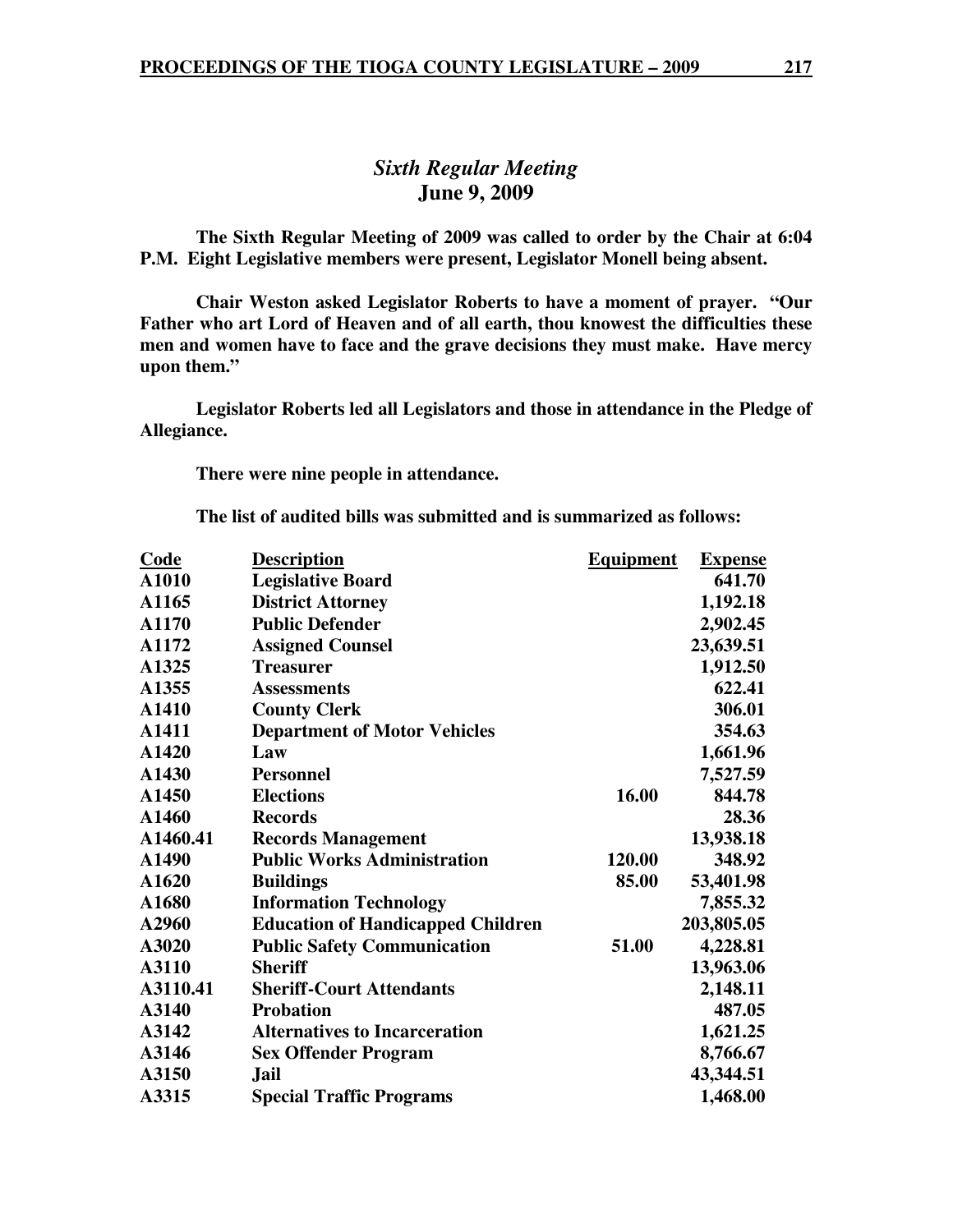| A3410                           | <b>Fire</b>                                   |          | 5,405.29    |
|---------------------------------|-----------------------------------------------|----------|-------------|
| A3640                           | <b>Emergency Management</b>                   |          | 369.74      |
| A3653                           | <b>EMO Grant Education</b>                    | 630.42   |             |
| A3997                           | <b>Sheriff DCJS Grant</b>                     | 347.97   |             |
| A4010                           | <b>Public Health Nursing</b>                  |          | 35,526.48   |
| A4011                           | <b>Public Health Administration</b>           |          | 8,455.01    |
| A4012                           | <b>Public Health Education</b>                | 2,746.50 | 9,170.92    |
| A4042                           | <b>Rabies Control</b>                         |          | 655.62      |
| A4044                           | <b>Early Intervention</b>                     | 328.55   | 49,217.29   |
| A4053                           | <b>Preventive and Primary Health Services</b> |          | 102.51      |
| A4054                           | <b>Preventive Dental Services</b>             |          | 2,704.19    |
| A4064                           | <b>Managed Care-Dental Services</b>           |          | 14,374.94   |
| A4070                           | <b>Disease Control</b>                        |          | 2,993.56    |
| A4090                           | <b>Environmental Health</b>                   |          | 9,611.86    |
| A4210                           | <b>Alcohol and Drug Services</b>              |          | 2,708.88    |
| A4211                           | <b>Council on Alcoholism</b>                  |          | 32,321.66   |
| A4309                           | <b>Mental Hygiene County Administration</b>   |          | 4,395.10    |
| A4310                           | <b>Mental Health Clinic</b>                   |          | 31,364.81   |
| A4315                           | <b>Mental Retardation</b>                     |          | 14,646.24   |
| A4320                           | <b>Crisis Intervention</b>                    |          | 13,524.34   |
| A4321                           | <b>Intensive Case Management</b>              |          | 1,551.02    |
| A6010                           | <b>Social Services Administration</b>         |          | 78,878.27   |
| A6422                           | <b>Economic Development</b>                   |          | 297.08      |
| A6510                           | Veterans'                                     |          | 140.00      |
| A6610                           | <b>Sealer of Weights and Measures</b>         |          | 254.00      |
| A8020                           | <b>Planning</b>                               |          | 244.72      |
| <b>SOLID WASTE FUND</b>         |                                               |          | \$98,437.74 |
|                                 | <b>COUNTY ROAD FUND</b>                       |          | 44,367.54   |
| <b>SPECIAL GRANT FUND</b>       |                                               |          | 11,344.01   |
|                                 | <b>CONSOLIDATED HEALTH FUND</b>               |          | 924,481.05  |
| <b>CAPITAL FUND</b>             |                                               |          | 85,878.59   |
| <b>LIABILITY INSURANCE FUND</b> |                                               |          | 655.56      |
| <b>WORKERS' COMP</b>            |                                               |          | 37,954.67   |
|                                 |                                               |          |             |

## **GRAND TOTAL \$1,923,369.12**

**Legislator Roberts made a motion to approve the minutes of May 7 and 12, 2009, seconded by Legislator McEwen, and carried.** 

**Committee meeting reports are on file in the Legislative Clerk's Office and may be procured there by any interested person.**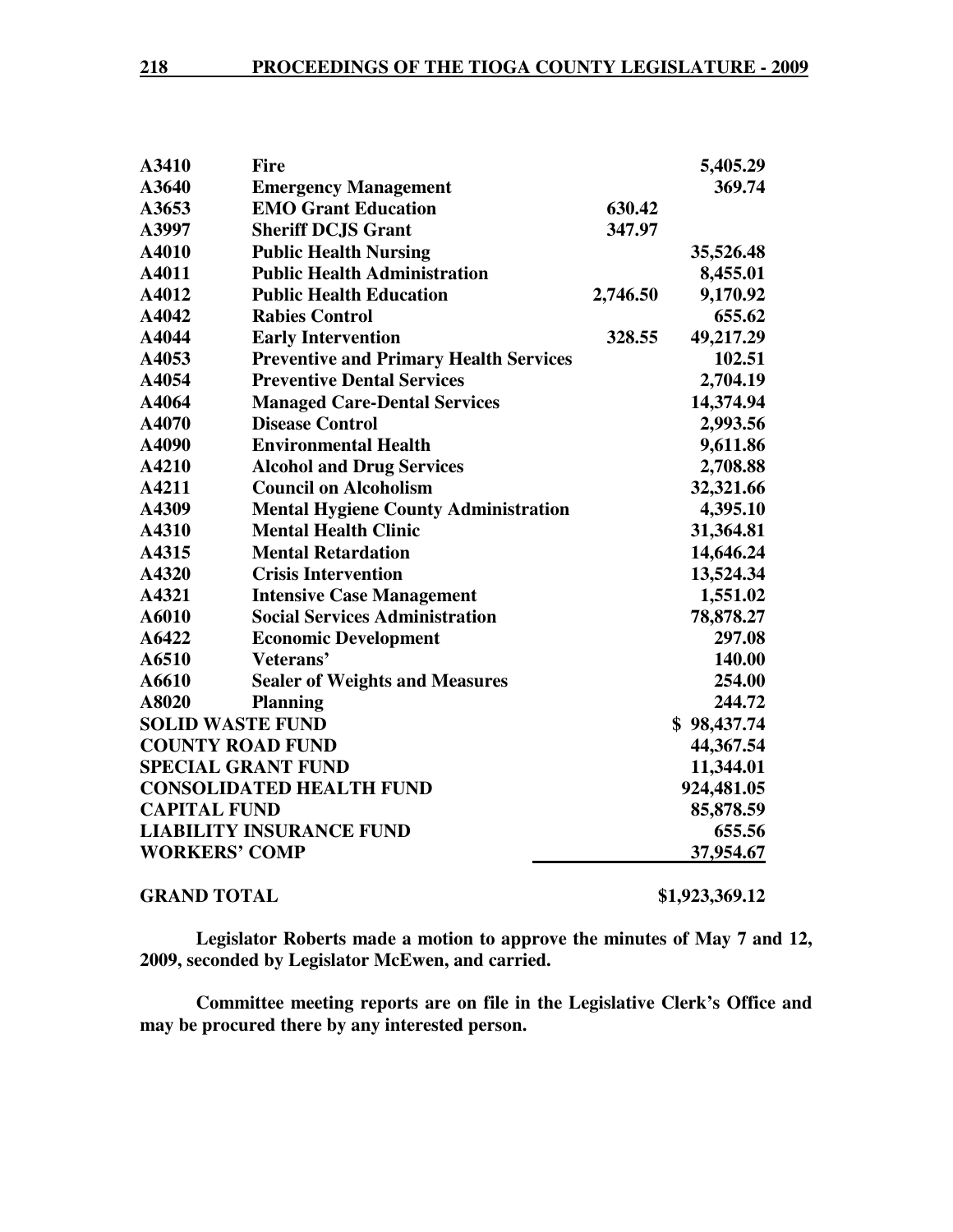## **REFERRED TO: FINANCE COMMITTEE**

**RESOLUTION NO. 177-09** *ERRONEOUS ASSESSMENT TOWN OF SPENCER* 

 **Adoption moved by Legislator McEwen, seconded by Legislator Oberbeck.** 

**WHEREAS: An application for corrected tax roll indicates that property no. 25 assessed to Amanda Becken (now assessed to Evan Rudnick) on the 2009 tax roll in the Town of Spencer is erroneous in that the assessor for the Town of Spencer stipulates that the property has been vacant land since 10/07, when all buildings, the well, and the septic were removed, and the assessment was never lowered to reflect the change; and** 

**WHEREAS: The 2009 taxes for property no. 25 in the Town of Spencer were paid on 2/2/09; be it therefore** 

**RESOLVED: That the taxable value on property no. 25 in the Town of Spencer be lowered from \$10,000 to \$1,000, and a refund of \$358.41 be issued to Amanda Becken (assessed owner on 2009 tax bill) for overpayment of the 2009 taxes; and be it further** 

**RESOLVED: That the erroneous solid waste tax of \$14.44 be charged back to the Solid Waste Fund; and be it further** 

**RESOLVED: That the erroneous county tax of \$343.97 be charged to the proper account in the records of the County Treasurer** 

> **Roll Call: Ayes 08 Noes 00 Absent 01 CARRIED**

**REFERRED TO: ED&P COMMITTEE** 

**RESOLUTION NO. 178-09** *DESIGNATION OF TIOGA COUNTY TOURISM OFFICE AS AUTHORIZED TOURISM PROMOTION AGENT FOR 2010* 

 **Adoption moved by Legislator Roberts, seconded by Legislator Sullivan.**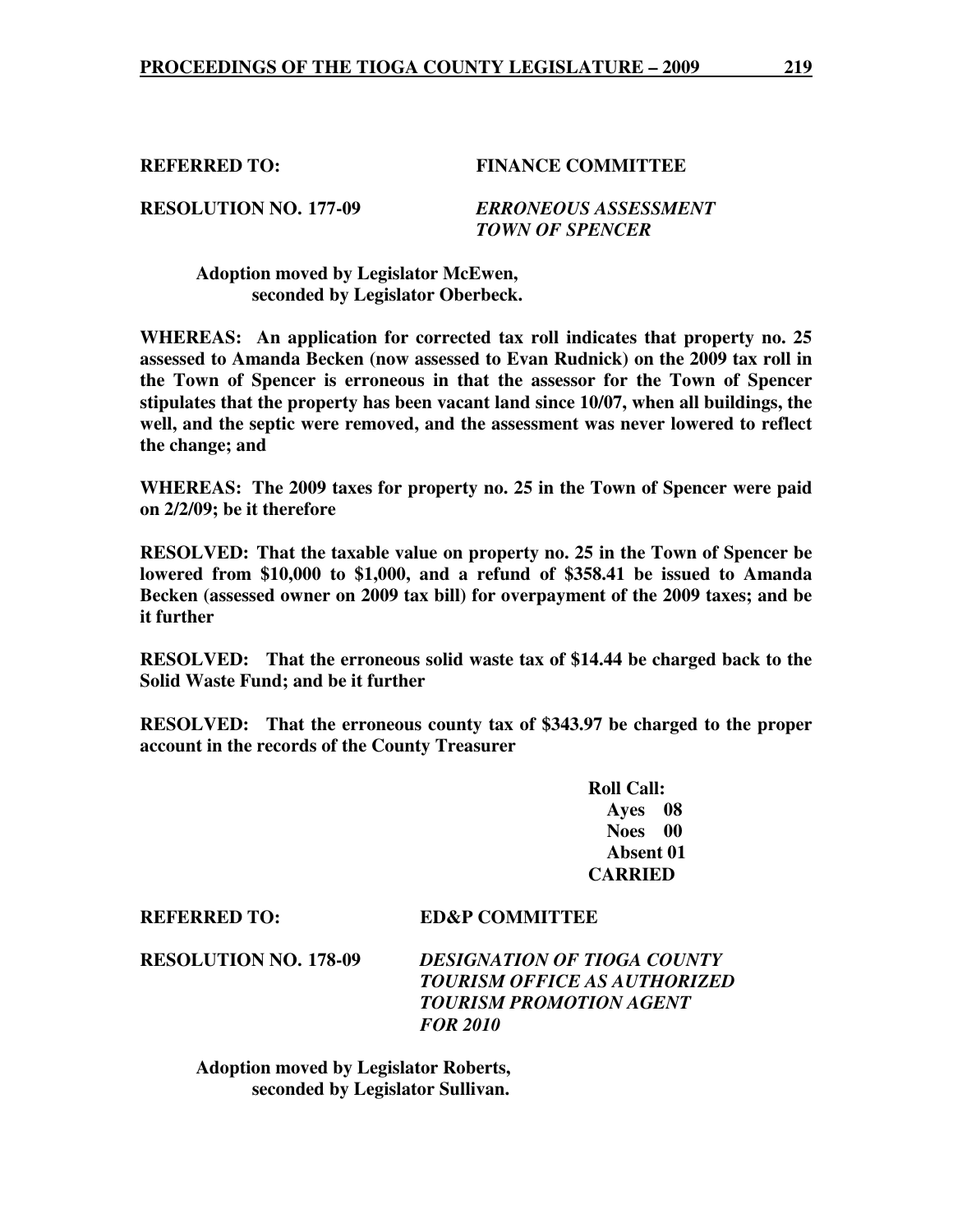**WHEREAS: The New York State tourism grants program is designed to encourage tourism promotion throughout the regions of New York State; and** 

**WHEREAS: The State has appropriated funds for this purpose in the 2010 Commerce Department budget; and** 

**WHEREAS: The guidelines for this local assistance program encourage counties to appoint a Tourism Promotion Agency; and** 

**WHEREAS: The Tioga County Tourism Office has been, and currently is, engaged in tourism promotional activities and coordinates with the state in its tourism grants program, therefore be it** 

**RESOLVED: That the Tioga County Tourism Office be and hereby is designated by the Tioga County Legislature as their Tourism Promotion Agency for the 2010 budget year and authorized to make application for and receive grants on behalf of the county pursuant to the New York State Tourism Promotion Act.** 

> **Roll Call: Ayes 08 Noes 00 Absent 01 CARRIED**

## **REFERRED TO: ADMINISTRATIVE SERVICES COMMITTEE**

**RESOLUTION NO. 179–09** *URGING THE NEW YORK STATE LEGISLATURE AND THE NEW YORK STATE BOARD OF ELECTIONS TO ENACT LAWS, RULES AND REGULATIONS THAT SPECIFICALLY AUTHORIZE THE CONTINUED USE OF LEVER-STYLE VOTING MACHINES* 

**Adoption moved by Legislator Sullivan, seconded by Legislator Roberts.** 

**WHEREAS: For many decades Tioga County has successfully used mechanical lever-style voting machines, with very few problems, and is desirous to continue to do so, and** 

**WHEREAS: New York State enacted the Election Reform and Modernization Act of 2005 (ERMA) and other laws that require all lever machines to be replaced and prohibit the use of any lever machines in any future election in New York State, and**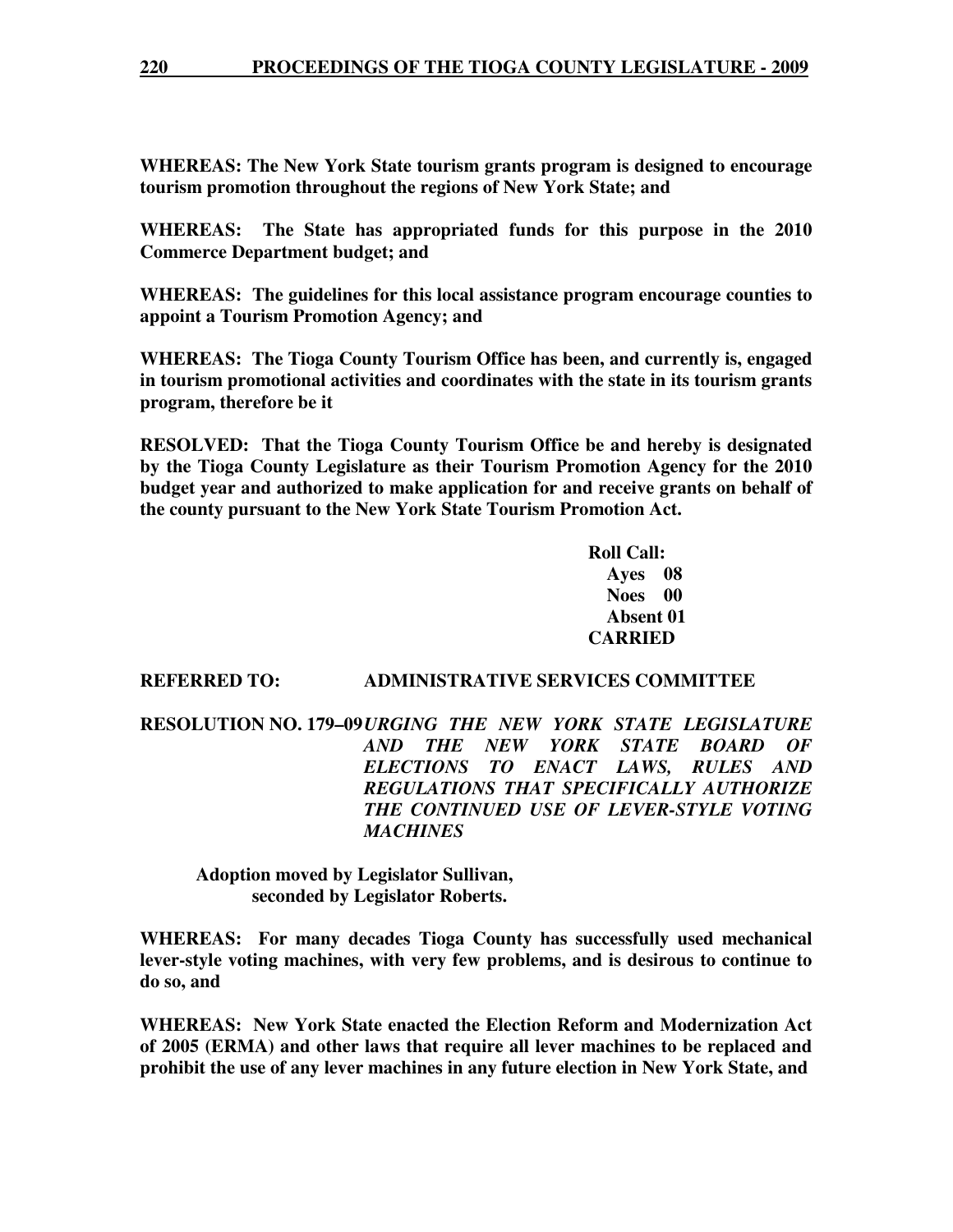**WHEREAS: New York State Legislation relating to voting machines far exceeds the federal requirements of the Help America Vote Act; and** 

**WHEREAS: Tioga County has been the recipient of federal funds to implement HAVA, but the state's additional requirements and method of allocating funds has created undue financial hardships with mandated expenses far exceeding formula based revenues, and** 

**WHEREAS: HAVA funding formula is not equitable to the smaller counties in that after purchasing the necessary voting machines there are no funds available for the necessary future operation of machines and the future hiring of personnel to program machines or to do the necessary quarterly testing, ballot definition, etc. as there is for larger counties, and** 

**WHEREAS: These requirements place a severe burden on counties that have a smaller population and tax base with less ability to raise the funds necessary to maintain the demands of the optical scan voting machines, and** 

**WHEREAS: Both in the terms of efficacy and the cost efficiency, Tioga County believes that the continued use of the lever-style machines is in the best interest of the Tioga County taxpayers, and in these difficult continuing unstable economic times, the cost to implement elections with these new machines will not be paid for by New York State and is a perpetual unfunded mandate; and** 

**WHEREAS: The State's statutorily required elimination of lever-style voting machines is unnecessary, inappropriate, and costly to Tioga County taxpayers; now therefore be it** 

**RESOLVED: That the Tioga County Legislature hereby urges the New York State Assembly, Senate, Governor and the New York State Board of Elections to enact laws, rules, and regulations that specifically authorize the continued use of the leverstyle voting machines with the ballot marking device as a solution to the unwarranted expense to citizens of Tioga County relative to HAVA and ensuring New York State continued maintenance of a transparent, secure, accurate and reliable electoral system using lever-style voting machines, and be it further** 

**RESOLVED: That the Clerk of the Tioga County Legislature shall forward copies of this resolution to Governor David Paterson, New York State Comptroller's Office, Senate Majority Leader Dean O. Skelos, Senate Minority Leader Malcolm Smith, Assembly Speaker Sheldon Silver, Assembly Majority Leader Ron Canestrari, Senator George H. Winner, Jr., Senator Thomas W. Libous, Assemblyman Gary D. Finch, Assemblyman Thomas F. O'Mara, the New York State Association of Counties (NYSAC), and Inter-County Association of Western New York.**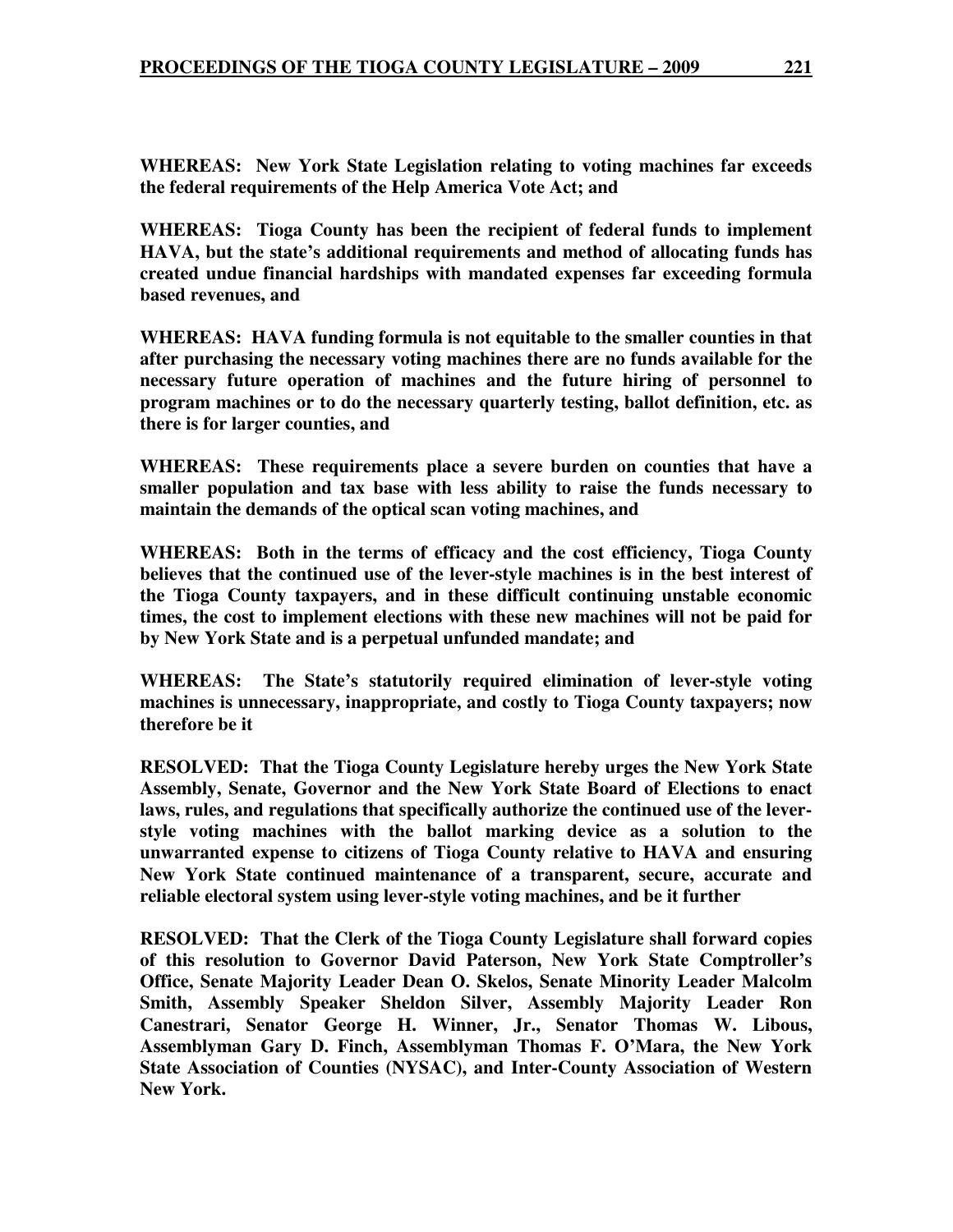**Roll Call: Ayes 08 Noes 00 Absent 01 CARRIED** 

## **REFERRED TO: ADMINISTRATIVE SERVICES COMMITTEE**

**RESOLUTION NO. 180-09** *RESOLUTION REQUESTING THE NEW YORK STATE LEGISLATURE TO DESIGNATE STATE ROUTE 38 AS THE NEW YORK STATE VIETNAM VETERANS' MEMORIAL HIGHWAY* 

 **Adoption moved by Legislator Sullivan, Seconded by Legislator Sauerbrey.** 

**WHEREAS: Over eight million men and women bravely served our country during the Vietnam War era, over 400,000 of these coming from New York State; and** 

**WHEREAS: New York State Route 38 bisects the state, beginning in Sterling, New York, running through the Finger Lakes South to the Village of Owego, New York; and** 

**WHEREAS: State Route 38 passes the final resting place of Congressional Medal of Honor recipient Specialist Robert F. Stryker; now therefore be it** 

**RESOLVED: That the Tioga County Legislature hereby requests that the State of New York designate State Route 38 as the New York State Vietnam Veterans' Memorial Highway; and be it further** 

**RESOLVED: That a certified copy of this resolution be delivered to New York State Senator Thomas Libous; and New York State Assemblyman Gary Finch.** 

 **On roll call vote on the above resolution, seven members voted Aye, Legislator Huttleston voting no, Legislator Monell being absent, and the resolution was adopted.** 

 **Legislator Sauerbrey introduced Local Law No. D of 2009** 

 **County of Tioga** 

 **Local Law No. of the Year 2009.**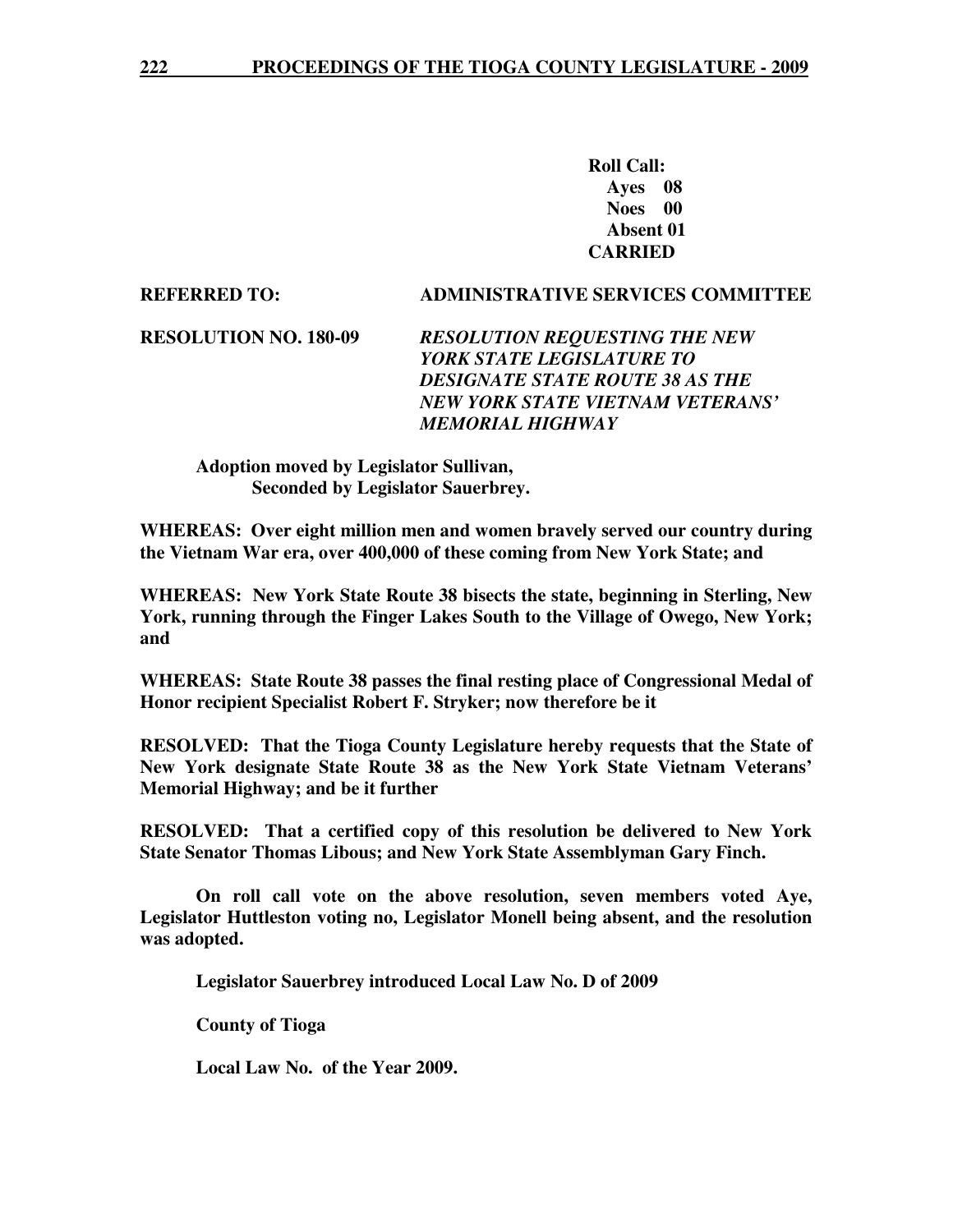**A Local Law to prohibit text messaging while driving.** 

**Be It Enacted by the Legislature of the County of Tioga as follows:** 

**SECTION 1: Legislative Intent** 

**This Legislature understands that according to CTIA, an international organization representing all sectors of wireless communications, including cellular, personal communication services, and enhanced specialization mobile radio, United States subscribers sent close to 65 billion text messages through the first half of 2006.** 

**The Legislature further believes that drivers sending text messages while driving are creating great risk to themselves and to others.** 

**This Legislature also determines that text messaging while driving inevitably decreases safety on the road, affecting driver reaction time and attention to the surrounding environment.** 

**Therefore the purpose of this law is to prohibit text messaging while driving.** 

**SECTION 2: Definitions** 

**As used in this law, the following terms shall have the meanings indicated:** 

**TEXT MESSAGE – also referred to as Short Messaging Service (SMS), which allows users to send or receive short text messages on wireless handsets. For the purpose of this law, an e-mail shall be considered a "text message".** 

**USE – activating, deactivating or initiating functions or keys on a wireless handset.** 

**VOICE RECOGNITION – the capability by which wireless handsets can be activated and controlled by voice commands.** 

**WIRELESS HANDSET – a portable computing device, including cellular telephones and personal digital assistants (PDA's), capable of transmitting data in the form of e-mail and/or text message..** 

**SECTION 3: Prohibitions**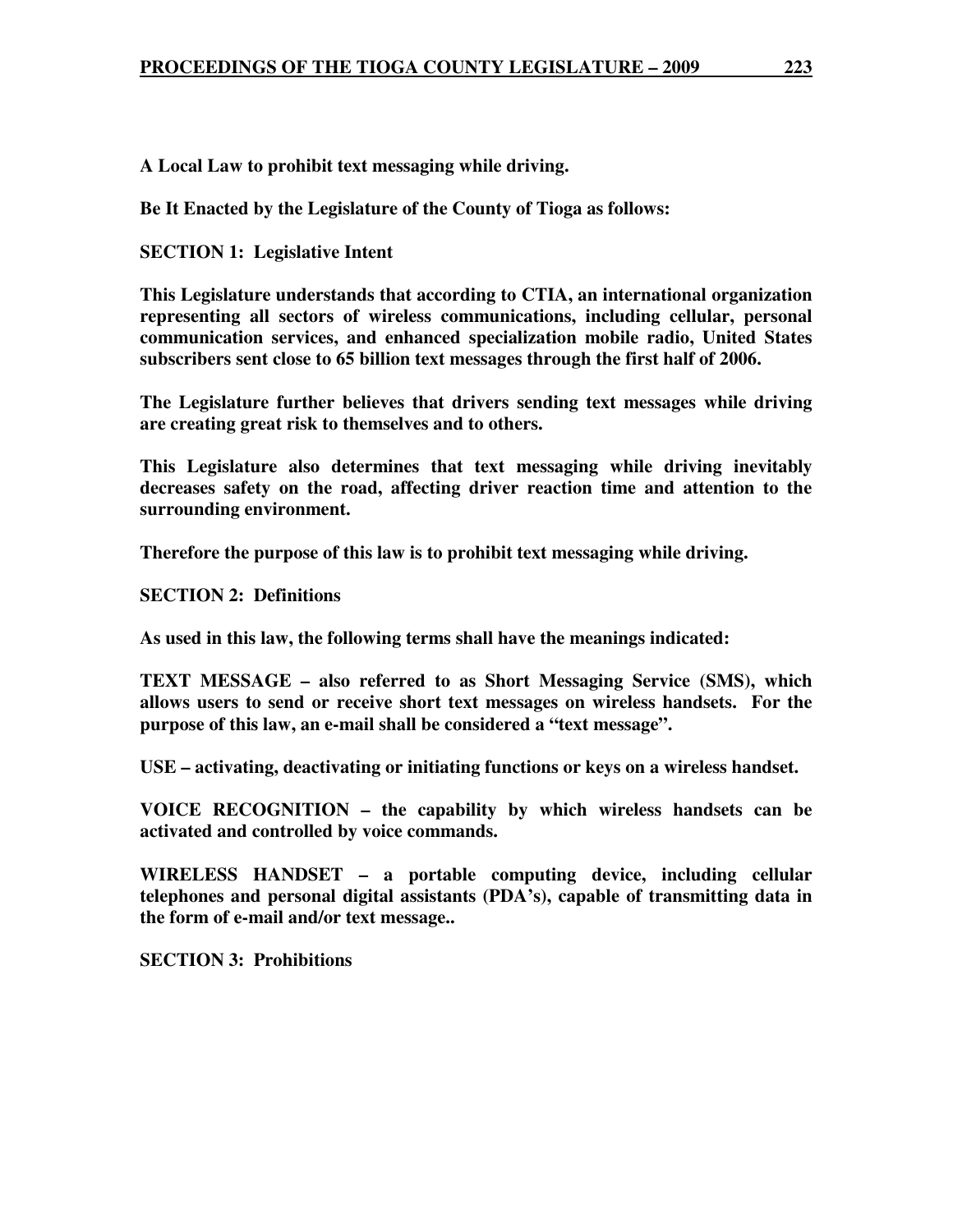- **A.) Pursuant to Article 9, Section 2(c)(10) of the New York Constitution, and in order to protect the health, safety, and well-being of persons within the County, no person shall use a wireless handset to compose or send text messages while operating a motor vehicle on any public street or public highway within the County of Tioga, while the motor vehicle is in motion on such public street or public highway.**
- **B.) The prohibition contained in paragraph A above shall not apply to text messages composed via any voice recognition technology.**

**SECTION 4: Penalties** 

- **A.) Any violation of any provision of Section 3 of this law shall constitute an offense and be punishable by a fine not to exceed \$150.00 for each violation. Each such violation shall constitute a separate and distinct offense.**
- **B.) This law shall be enforced by the Tioga County Sheriff's Department and sworn officers of an authorized Police Department or force of a town or village within the geographic boundaries of Tioga County.**
- **C.) This law shall be enforced by the Tioga County Sheriff's Department and sworn officers of an authorized Police Department or force of a town or village within the geographic boundaries of Tioga County. This law may be enforced anywhere within the geographic boundaries of the County of Tioga by a police officer as defined in Section 1-20(34) of the New York Criminal Procedure Law.**

**SECTION 5: Applicability** 

**This law shall apply to all actions occurring on or after the effective date of this law.** 

**SECTION 6: Reverse Pre-emption.** 

**This law shall be null and void on the day that Statewide legislation goes into effect, incorporating either the same or substantially similar provisions as are contained in this law, or in the event that a pertinent State or Federal administration agency issues and promulgates regulations preempting such action by the County of Tioga. The County Legislature may determine via mere resolution whether or not identical or substantially similar statewide legislation, or pertinent preempting State or Federal regulations have been enacted for the purposes of triggering the provisions of this section.**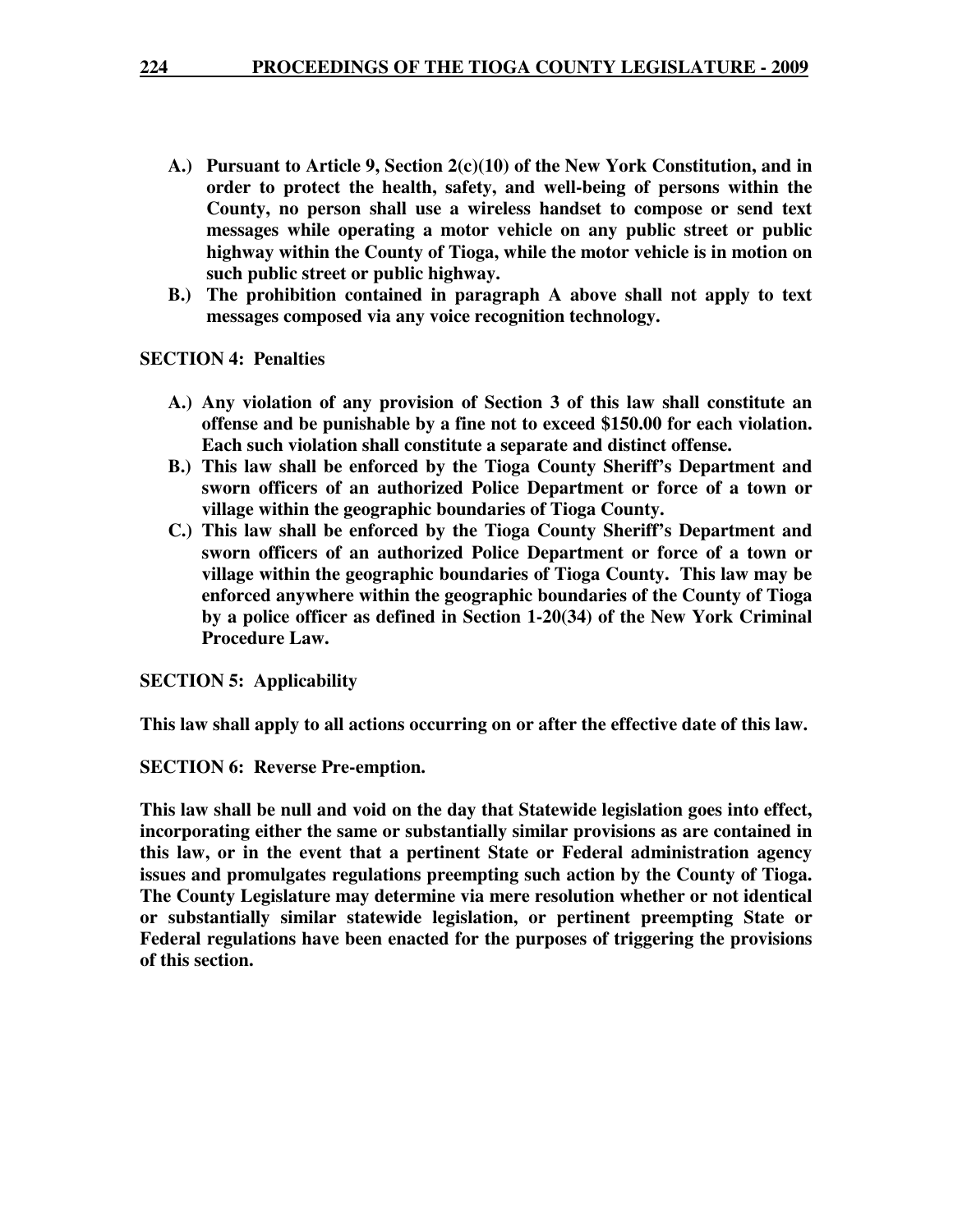## **SECTION 7: Severability**

**If any clause, sentence, paragraph, subdivision, section, or part of this law or the application thereof to any person, individual, corporation, firm, partnership, entity, or circumstance shall be adjudged by any court of competent jurisdiction to be invalid or unconstitutional, such order or judgment shall not affect, impair, or invalidate the remainder thereof, but shall be confined in its operation to the clause, sentence, paragraph, subdivision, section, or part of this law, or in its application to the person, individual, corporation, firm, partnership, entity, or circumstance directly involved in the controversy in which such order or judgment shall be rendered.** 

**SECTION 8: Effective Date** 

**This law shall take effect ninety (90) days after its filing in the Office of the Secretary of State.** 

| <b>REFERRED TO:</b>          | PUBLIC SAFETY COMMITTEE                                                                 |
|------------------------------|-----------------------------------------------------------------------------------------|
| <b>RESOLUTION NO. 181-09</b> | <b>SCHEDULE PUBLIC HEARING</b><br><i>LOCAL LAW INTRODUCTORY</i><br><b>NO. D OF 2009</b> |

 **Adoption moved by Legislator Sauerbrey, Seconded by Legislator Roberts.** 

**RESOLVED: That a public hearing shall be held on Local Law Introductory No. D of 2009 A Local Law to prohibit text messaging while driving in the Edward D. Hubbard Auditorium of the Tioga County Office Building, 56 Main Street, Owego, New York 13827 on Thursday, July 9, 2009 at 1:30 P.M. All persons desiring to present written or oral comments may do so at said time.** 

#### **CARRIED**

 **Legislator McEwen introduced Local Law Introductory No. E of 2009.** 

 **County of Tioga** 

 **Local Law No. of the Year 2009.** 

**A Local Law maintaining the current rate of taxes on sales and uses of tangible personal property and on certain services, and on occupancy of hotel rooms and amusement charges, pursuant to Article 29 of the Tax Law of the State of New York.**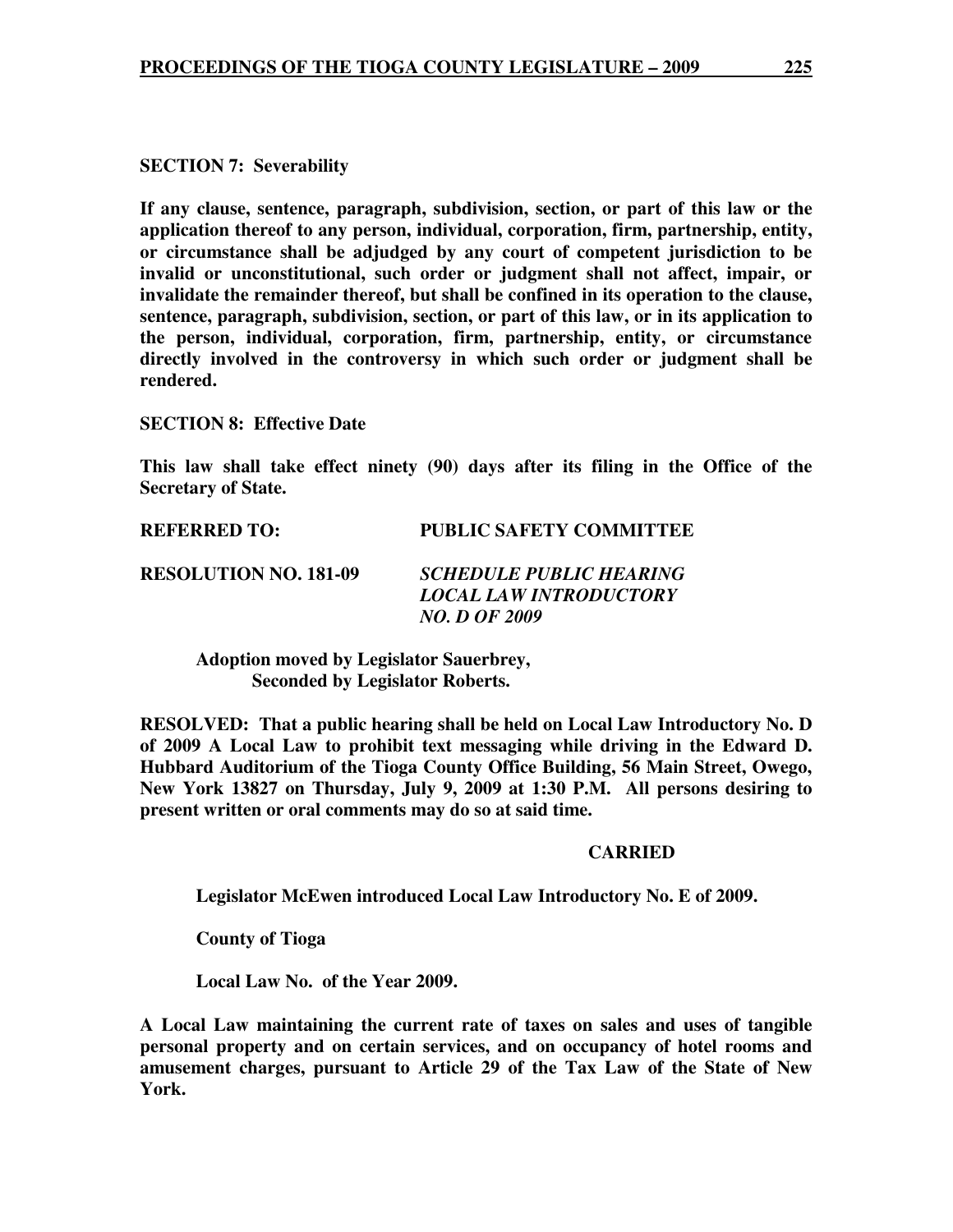**Be It Enacted by the Legislature of the County of Tioga as follows:** 

## **SECTION 1:**

**The first sentence of Section Two of Local Law No. 1 for 1968, as amended, is hereby amended to read as follows:** 

## **SECTION 2:**

**Imposition of sales tax.** 

**On and after September 1, 1984, there is hereby imposed and there shall be paid a tax of three percent upon, and for the period commencing December 1, 2009, and ending November 30, 2011 there is hereby imposed and there shall be paid an additional tax of one percent upon:** 

## **SECTION 2:**

**Section 2-A of Local Law No. 1 of 1968, as amended, is hereby amended to read as follows:** 

## **SECTION 2-a:**

**Tax rate on certain energy sources and related services. (a) Notwithstanding the rate of tax set forth in Section 2 of this Local Law, on and after March 1, 1994, and through November 30, 2011, the taxes imposed on the receipts from the retail sale of fuel oil and coal used for residential purposes; the receipts from the retail sale of wood used for residential heating purposes; and the receipts from every sale, other than for resale, of propane (except when sold in containers of less than one hundred pounds), natural gas, electricity, steam and gas, electric and steam services used for residential purposes shall be paid at the rate of three percent. The provisions of this subdivision shall not apply to a sale of (i) diesel motor fuel which involves a delivery at a filling station or into a repository which is equipped with a hose or other apparatus by which such fuel can be dispensed into the fuel tank of a motor vehicle and (ii) enhanced diesel motor fuel except in the case of a sale of such enhanced diesel motor fuel used exclusively for residential purposes which is delivered into a storage tank which is not equipped with a hose or other apparatus by which such fuel can be dispensed into the fuel tank of a motor vehicle and such storage tank is attached to the heating unit burning such fuel, provided that each delivery of such fuel of over four thousand five hundred gallons shall be evidenced by a certificate signed by the purchaser stating that the product will be used exclusively for residential purposes.**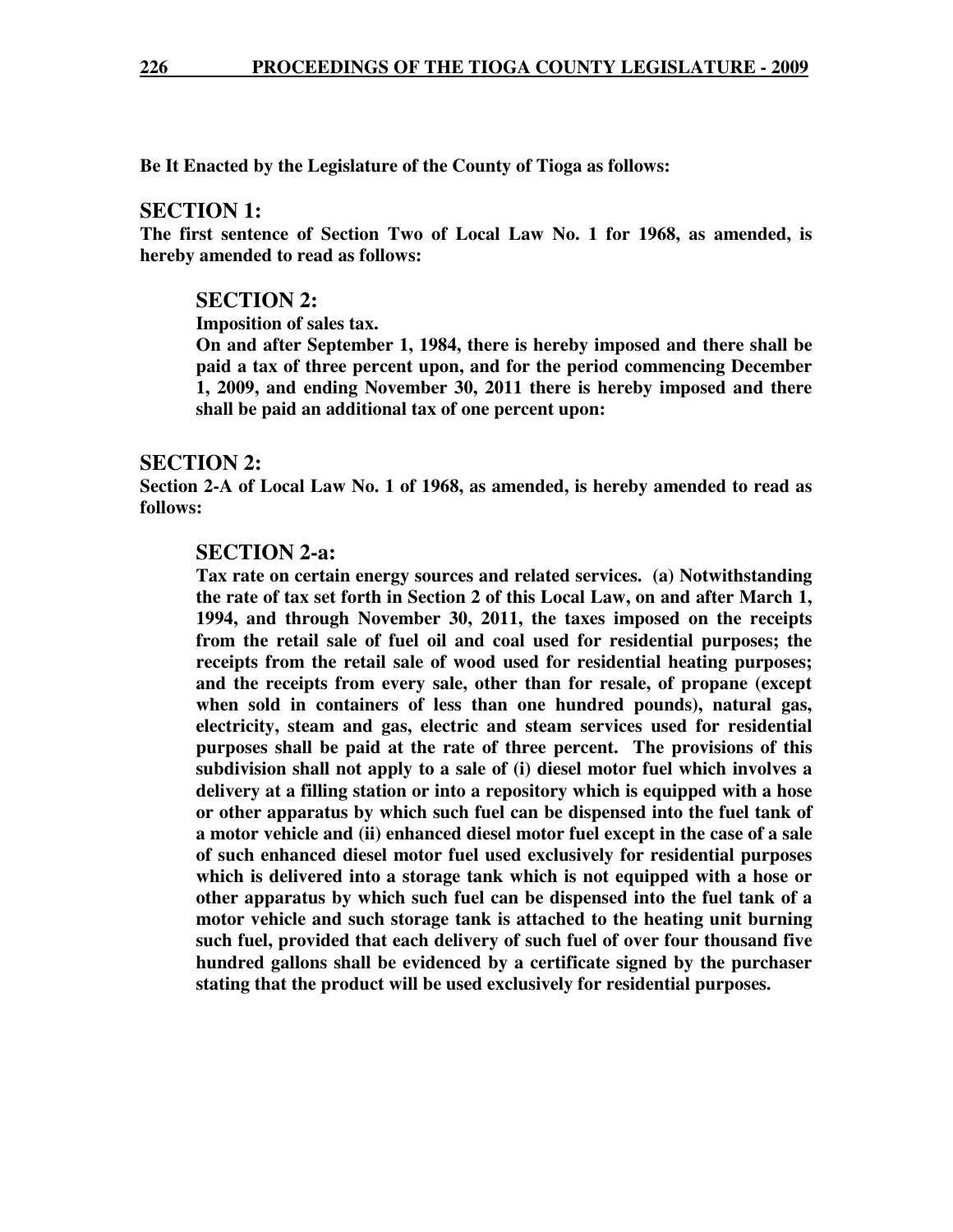**(b) Notwithstanding the rate of tax set forth in section 4 of this Local Law for the purposes of clause (A) of subdivision (a) thereof, on and after March 1, 1994, and through November 30, 2011, the compensating use tax imposed by such section on the use of fuel oil and coal used for residential purposes and wood used for residential heating purposes shall be at the rate of three percent of the consideration given or contracted to be given for such property or for the use of such property, plus the cost of transportation except where such cost is separately stated in the written contract, if any, and on the bill rendered to the purchaser. The provisions of this subdivision shall not apply to a use of (i) diesel motor fuel which involves a delivery at a filling station or into a repository which is equipped with a hose or other apparatus by which such fuel can be dispensed into the fuel tank of a motor vehicle and (ii) enhanced diesel motor fuel except in the case of a use of such enhanced diesel motor fuel used exclusively for residential purposes which is delivered into a storage tank which is not equipped with a hose or other apparatus by which such fuel can be dispensed into the fuel tank of a motor vehicle and such storage tank is attached to the heating unit burning such fuel.** 

**(c) The rate set forth in this section shall apply to receipts from all retail sales and uses described in this section made, rendered or arising therefrom on or after March 1, 1994, and before December 1, 2011, although made or rendered under a prior contract, if a delivery or transfer of possession of such property or services is made during said period. Where such property or service is sold on a monthly, quarterly or other term basis and the bills for such property or service are based on meter readings, the amount received on each bill for such property or service for a month or quarter or other term shall be a receipt subject to the rate of tax set forth in this section, but such rate shall be applicable to all bills based on meters read on or after March 1, 1994, and before December 1, 2011, only where more than one-half of the number of days included in the month or other periods billed are days subsequent to February 28, 1994, and before December 1, 2011.** 

**(d) Where a residence is a part of a multiple dwelling or other premises consisting of residential and non-residential units, or where a portion of a residence is used for non-dwelling purposes including the conduct of a trade or business, the same rules or regulations shall be applicable that have been established by the Commissioner of Taxation and Finance in order to allocate to such residence the portion of the sale of energy sources or services attributable to the residential portion.**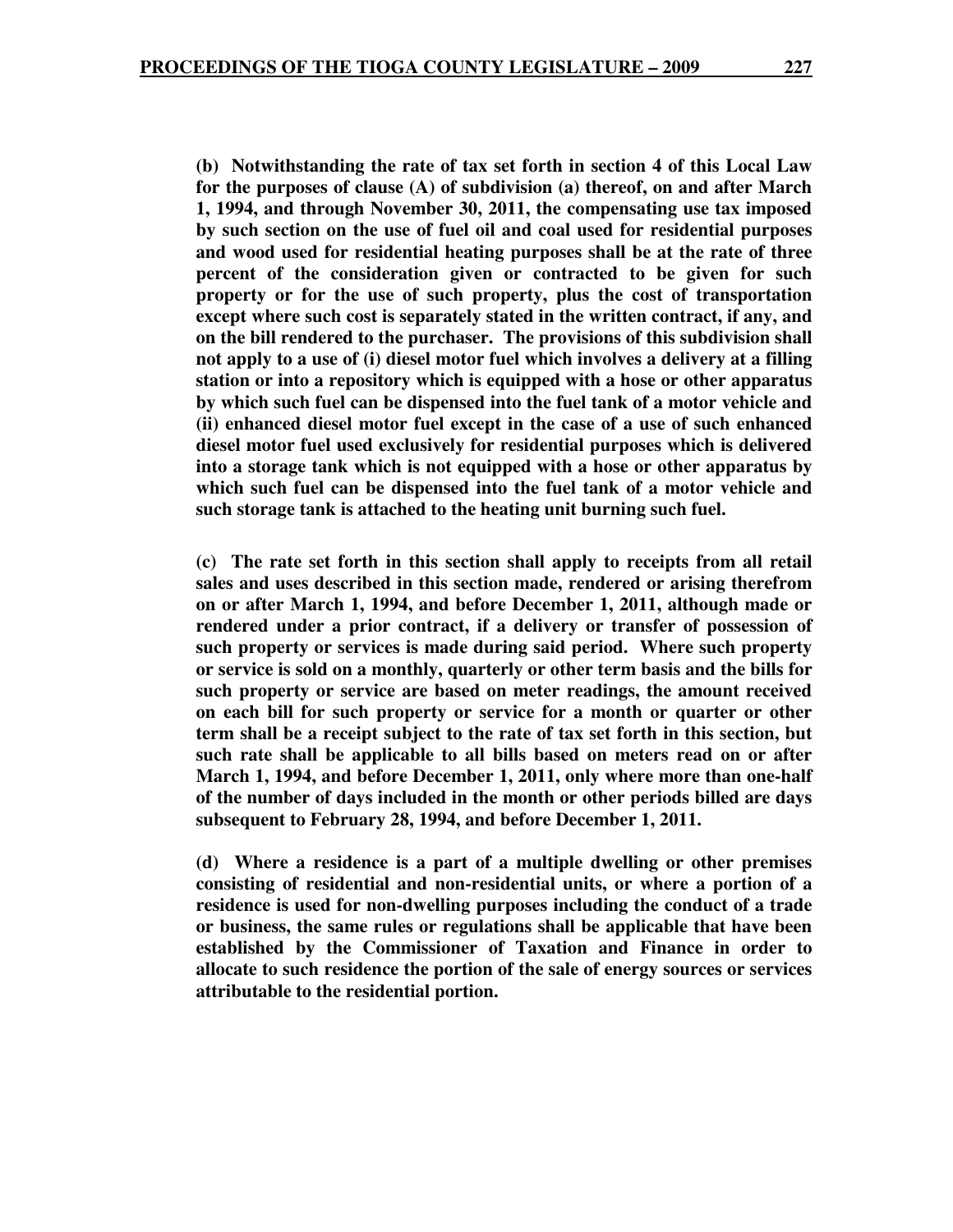**(e) If the Commissioner of Taxation and Finance has prescribed a certificate to be taken by the vender of the energy sources or services specified in subdivision (a) of this section from the purchaser of such energy sources or services, such certificate shall be applicable for the purposes of this section. Where a certificate is required, unless such vendor shall have received such certificate in such form as the Commissioner of Taxation and Finance may prescribe, signed by the purchaser and setting forth his name and address, together with such other information as such commissioner may require, stating that the premises, for which such energy sources or services are purchased, is used solely as a residence or identifying the residential portion of premises, for which such energy sources or services are purchased including instances where a multiple dwelling unit or other premises consists of residential and non-residential units or where a portion of a residence is used for non-dwelling purposes, such as the conduct of a trade or business, the provisions of this section shall not apply and the tax shall be imposed at the rate provided for in sections 2 and 4 of this Local Law. No further certificate need be furnished for any subsequent purchase for such premises if the information set forth in the certificate last furnished the vendor has not materially changed, except that in the case of exempt purchases of enhanced diesel motor fuel in amounts of over forty-five hundred gallons, a separate certificate must be furnished for each purchase.** 

## **SECTION 3***:*

**Section Three of Local Law No. 1 of 1968, as amended, is hereby amended by adding a new subdivision (h) to read as follows:** 

**(h) With respect to the additional tax of one percent imposed for the period commencing December 1, 2009, and ending November 30, 2011, the provisions of subdivisions (a), (b), (c), (d) and (e) of this section apply, except that for the purposes of this subdivision, all references in said subdivisions (a), (b), (c) and (d) to an effective date shall be read as referring to December 1, 2009, all references in said subdivision (a) to the date four months prior to the effective date shall be read as referring to August 1, 2009, and the reference in subdivision (b) to the date immediately preceding the effective date shall be read as referring to November 30, 2009. Nothing herein shall be deemed to exempt from tax at the rate in effect prior to December 1, 2009, any transaction which may not be subject to the additional tax imposed effective on that date.** 

#### **SECTION 4:**

**Section Four of Local Law No. 1 of 1968, as amended, is hereby amended to read as follows:**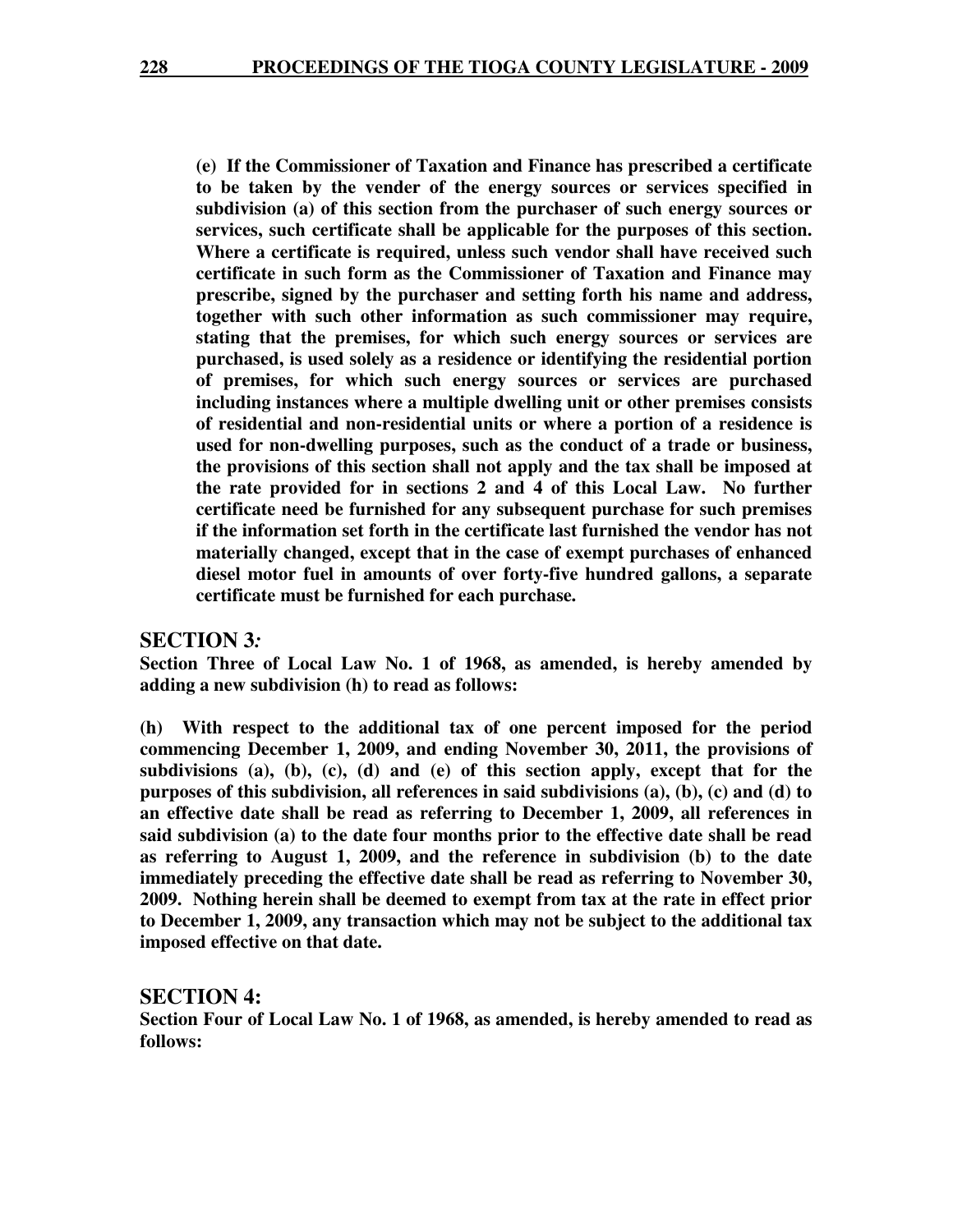#### **SECTION 4:**

**Imposition of compensating use tax.** 

**(a) Except to the extent that property or services have already been or will be subject to the sales tax under this enactment, there is hereby imposed on every person a use tax for the use within this taxing jurisdiction on and after December 1, 2009, except as otherwise exempted under this enactment, (A) of any tangible personal property purchased at retail, (B) of any tangible personal property (other than computer software used by the author or other creator) manufactured, processed or assembled by the user, (i) if items of the same kind of tangible personal property are offered for sale by him in the regular course of business or (ii) if items are used as such or incorporated into a structure, building or real property, by a contractor, subcontractor or repairman in erecting structures or buildings, or building on, or otherwise adding to, altering, improving, maintaining, servicing or repairing real property, property or land, as the terms real property, property or land are defined in the real property tax law, if items of the same kind are not offered for sale as such by such contractor, subcontractor or repairman or other user in the regular course of business, (C) of any of the services described in paragraphs (1), (7) and (8) of subdivision (c) of section two, (D) of any tangible personal property, however acquired, where not acquired for purposes of resale, upon which any of the services described under paragraphs (2), (3) and (7) of subdivision (c) of section two have been performed, (E) of any telephone answering service described in subdivision (b) of section two and (F) of any computer software written or otherwise created by the user if the user offers software of a similar kind for sale as such or as a component part of other property in the regular course of business.** 

**(b) For purposes of clause (A) of subdivision (a) of this section, for the period commencing December 1, 2009, and ending November 30, 2011, the tax shall be at the rate of four percent, and on and after December 1, 2011, the tax shall be at the rate of three percent, of the consideration given or contracted to be given for such property, or for the use of such property, including any charges for shipping or delivery as described in paragraph three of subdivision (b) of section one, but excluding any credit for tangible personal property accepted in part payment and intended for resale.**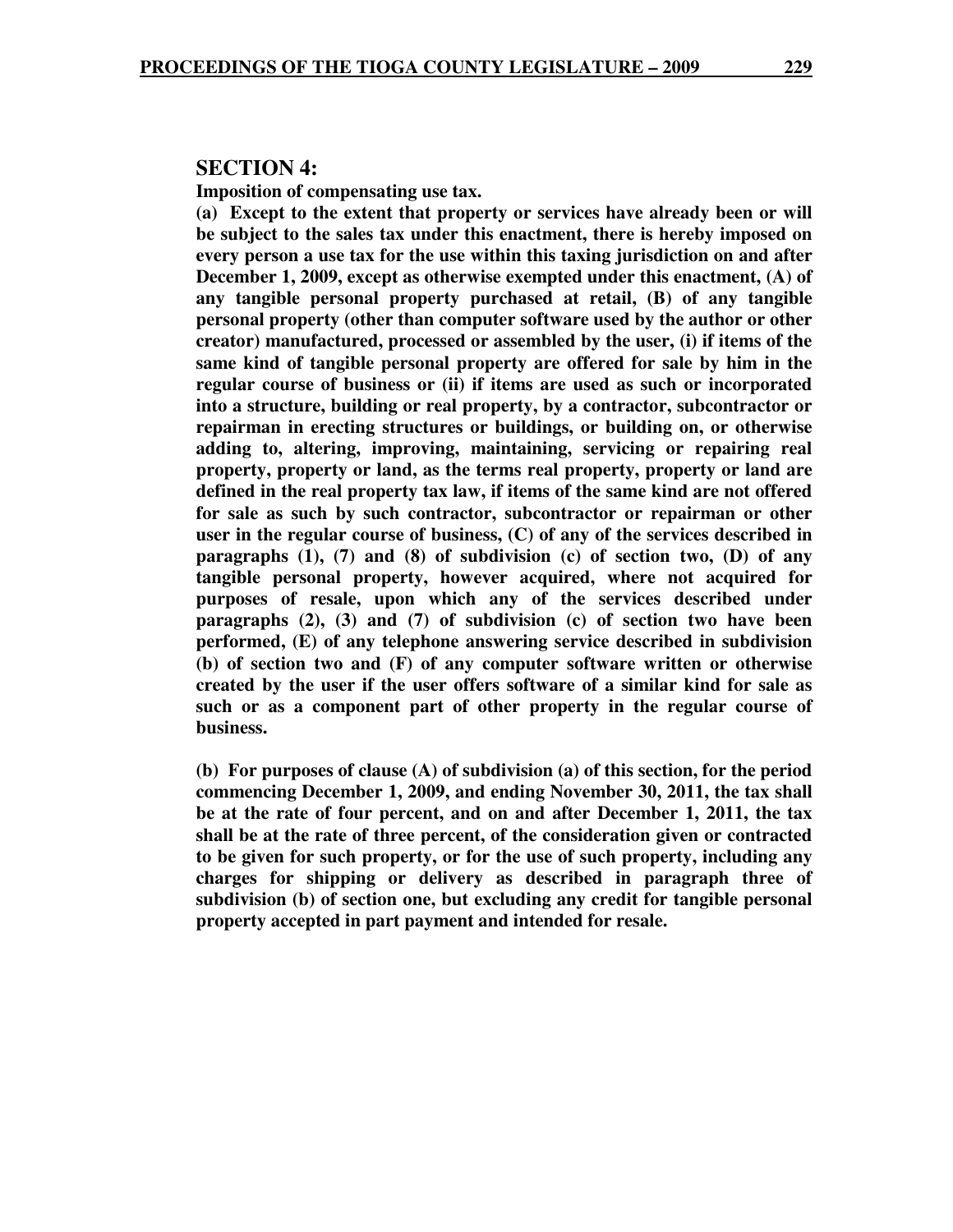**(c) For purposes of subclause (i) of clause (B) of subdivision (a) of this section, for the period commencing December 1, 2009, and ending November 30, 2011, the tax shall be at the rate of four percent, and on and after December 1, 2011, the tax shall be at the rate of three percent, of the price at which items of the same kind of tangible personal property are offered for sale by the user, and the mere storage, keeping, retention or withdrawal from storage of tangible personal property by the person who manufactured, processed or assembled such property shall not be deemed a taxable use by him.** 

**(d) For purposes of subclause (ii) of clause (B) of subdivision (a) of this section, for the period commencing December 1, 2009, and ending November 30, 2011, the tax shall be at the rate of four percent, and on and after December 1, 2011, the tax shall be at the rate of three percent, of the consideration given or contracted to be given for the tangible personal property manufactured, processed or assembled into the tangible personal property the use of which is subject to tax, including any charges for shipping or delivery as described in paragraph three of subdivision (b) of section one.** 

**(e) Notwithstanding the foregoing provisions of this section, for purposes of clause (B) of subdivision (a) of this section, there shall be no tax on any portion of such price which represents the value added by the user to tangible personal property which he fabricates and installs to the specifications of an addition or capital improvement to real property, property or land, as the terms real property, property or land are defined in the real property tax law, over and above the prevailing normal purchase price to such fabrication of such tangible personal property which a manufacturer, producer or assembler would charge an unrelated contractor who similarly fabricated and installed such tangible personal property to the specifications of an addition or capital improvement to such real property, property or land.** 

**(f) For purposes of clauses (C), (D) and (E) of subdivision (a) of this section, for the period commencing December 1, 2009, and ending November 30, 2011, the tax shall be at the rate of four percent, and on and after December 1, 2011, the tax shall be at the rate of three percent, of the consideration given or contracted to be given for the service, including the consideration for any tangible personal property transferred in conjunction with the performance of the service and also including any charges for shipping and delivery of the property so transferred and of the tangible personal property upon which the service was performed as such charges are described in paragraph three of subdivision (b) of section one.**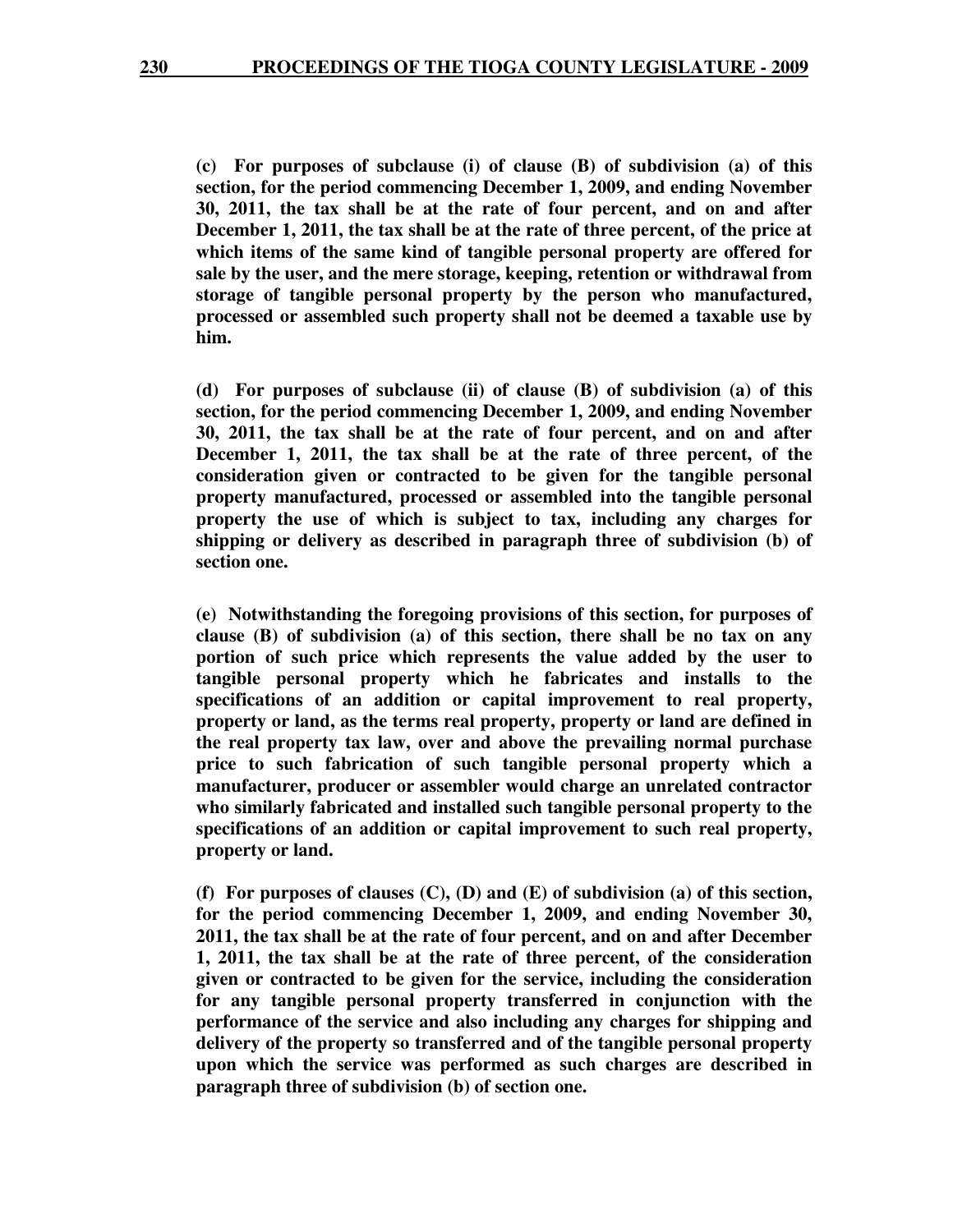**(g) For purposes of clause (F) of subdivision (a) of this section, for the period commencing December 1, 2009, and ending November 30, 2011, the tax shall be at the rate of four percent, and on and after December 1, 2011, the tax shall be at the rate of three percent, of the consideration given or contracted to be given for the tangible personal property which constitutes the blank medium, such as disks or tapes, used in conjunction with the software, or for the use of such property, and the mere storage, keeping, retention or withdrawal from storage of computer software described in such clause (F) by its author or other creator shall not be deemed a taxable use by such person.** 

## **SECTION 5:**

**Subdivision (1) of Section 11 of Local Law No. 1 of 1968, as amended, is hereby amended by adding a new paragraph (C) to read as follows:** 

**(C) With respect to the additional tax of one percent imposed for the period beginning December 1, 2009, and ending November 30, 2011, in respect to the use of property used by the purchaser in this County prior to December 1, 2009.** 

## **SECTION 6:**

**Subdivision (c) of Section Fourteen of Local Law No. 1 of 1968, as amended, is hereby amended to read as follows:** 

**(c) Notwithstanding any provision of this local law or other law to the contrary, one-half of the net collections received by the County from the additional one percent rate of sales and compensating use taxes imposed, respectively, by sections two and four of this local law for the period December 1, 2009, through November 30, 2011, shall be deposited in the general fund of the County and retained for County purposes, and one-half of such net collections shall be deposited by the County in a capital reserves fund. Disbursements from such capital reserves fund shall be made solely for the purposes of capital projects and repaying any debts incurred for such capital projects in the County.** 

**SECTION 7: This enactment shall take effect on December 1, 2009.** 

**REFERRED TO: FINANCE/LEGAL COMMITTEE** 

**RESOLUTION NO. 182–09** *SCHEDULE PUBLIC HEARING LOCAL LAW INTRODUCTORY NO. E OF 2009*   **Adoption moved by Legislator McEwen, seconded by Legislator Oberbeck.**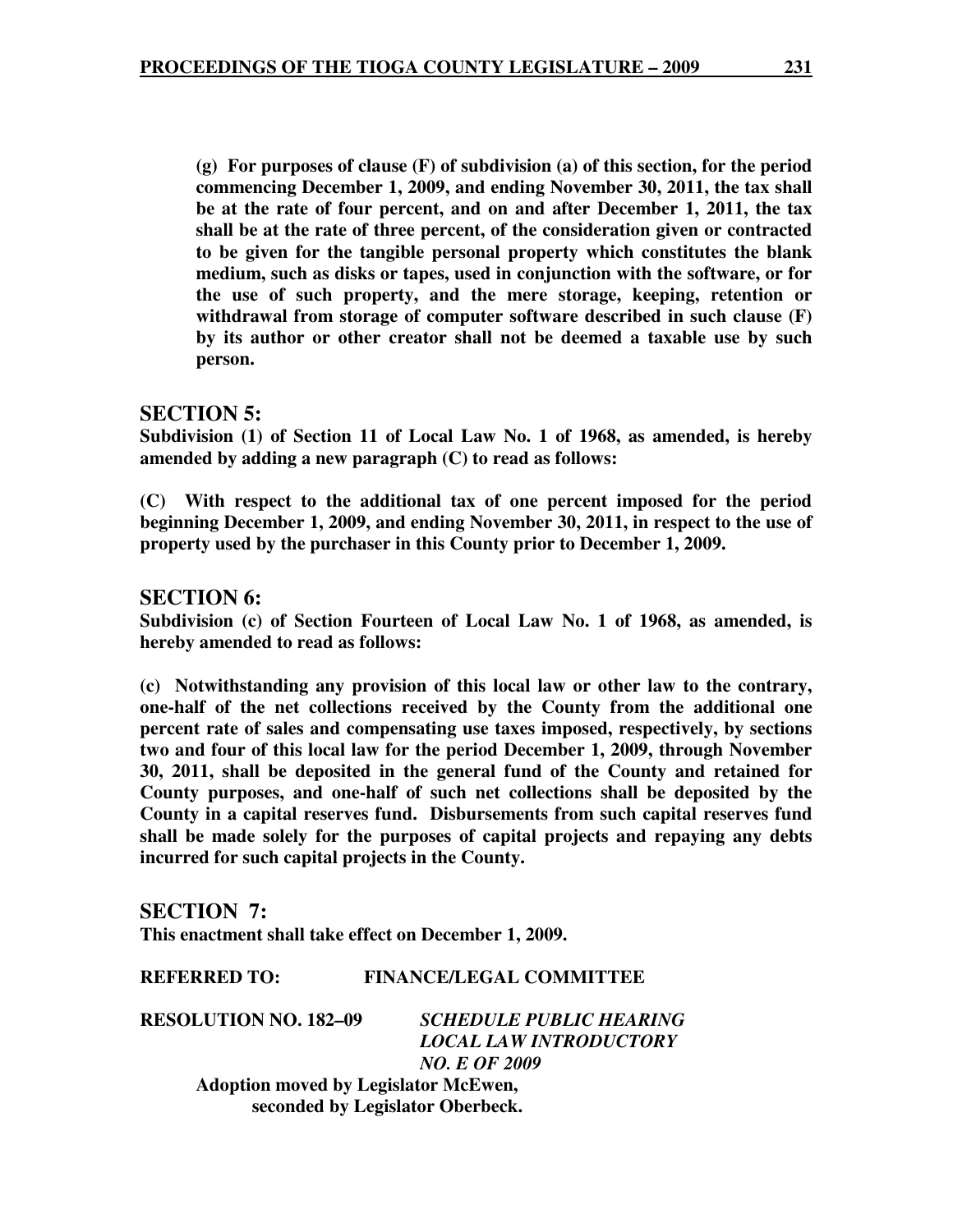**RESOLVED: That a public hearing shall be held on Local Law Introductory No. E of 2009 A Local Law maintaining the current rate of taxes on sales and uses of tangible personal property and on certain services, and on occupancy of hotel rooms and amusement charges, pursuant to Article 29 of the Tax Law of the State of New York in the Edward D. Hubbard Auditorium of the Tioga County Office Building, 56 Main Street, Owego, New York 13827 on Thursday, July 9, 2009 at 1:45 P.M. All persons desiring to present written or oral comments may do so at said time.** 

#### **CARRIED**

 **County of Tioga** 

 **Local Law No. of the Year 2009.** 

**A Local Law amending Local Law No. 4 of 1989 A Local Law providing for the Collection of a Hotel/Motel Tax in Tioga County, as amended by Local Law No. 2 of 1993, as amended by Local Law No. 3 of 1994, as amended by Local Law No. 9 of 1995, as amended by Local Law No. 6 of 2001, as amended by Local Law No. 3 of 2006, as amended by Local Law No. 4 of 2006, and as amended by Local Law No. 5 of 2007.** 

**Be It Enacted by the Legislature of the County of Tioga as follows:** 

#### **SECTION 1: TITLE**

**This Local Law shall be known as Amendment No. 8 of Local Law No. 4 of 1989, providing for the collection of a hotel/motel tax in Tioga County.** 

#### **SECTION 2: TERMINATION**

**Local Law No. 4 of 1989, as amended by Local Law No. 2 of 1993, as amended by Local Law No. 3 of 1994, as amended by Local Law No. 9 of 1995, as amended by Local Law No. 6 of 2001, as amended by Local Law No. 3 of 2006, as amended by Local Law No. 4 of 2006, and as amended by Local Law No. 5 of 2007, is hereby amended to read as follows:** 

**Section 10 is amended to read:** 

**SECTION 10: EFFECTIVE DATE This Local Law originally effective January 1, 1990 shall remain in effect until November 30, 2011.** 

#### **SECTION 3: SEVERABILITY**

**If any provision of this Local Law or the application thereof to any person or circumstances shall be held invalid, the remainder of this Local Law and the application of its provisions to other persons or circumstances shall not be affected thereby.**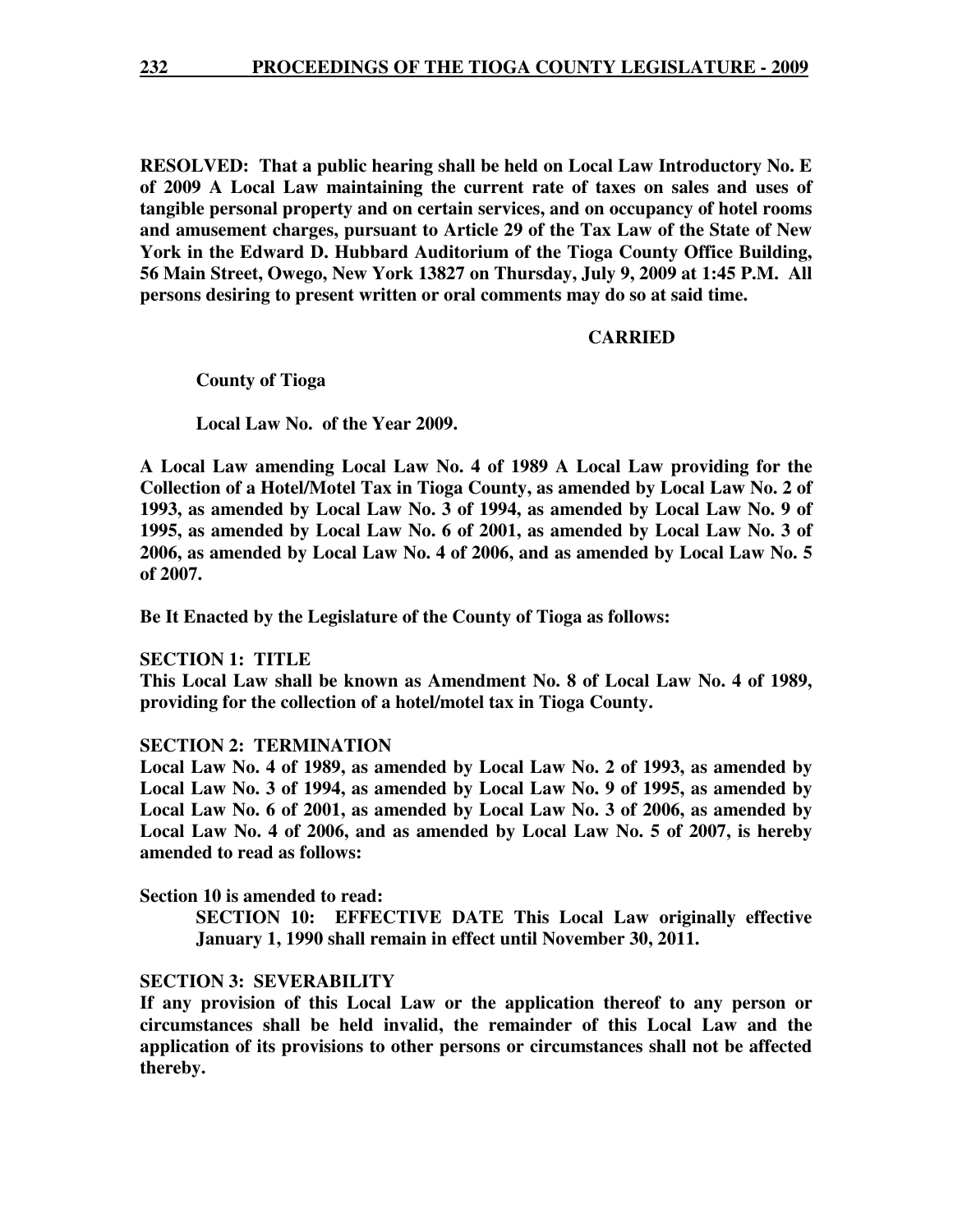## **SECTION 5: EFFECTIVE DATE This Local Law shall take effect on December 1, 2009.**

#### **REFERRED TO: FINANCE/LEGAL COMMITTEE**

**RESOLUTION NO. 183–09** *SCHEDULE PUBLIC HEARING LOCAL LAW INTRODUCTORY NO. F OF 2009* 

 **Adoption moved by Legislator McEwen, seconded by Legislator Sauerbrey.** 

**RESOLVED: That a public hearing shall be held on Local Law Introductory No. F of 2009 A Local Law amending Local Law No. 4 of 1989 A Local Law providing for the collection of a Hotel/Motel Tax in Tioga County, as amended by Local Law No. 2 of 1993, as amended by Local Law No. 3 of 1994, as amended by Local Law No. 9 of 1995, as amended by Local Law No. 6 of 2001, as amended by Local Law No. 3 of 2006, as amended by Local Law No. 4 of 2006, and as amended by Local Law No. 5 of 2007 in the Edward D. Hubbard Auditorium of the Tioga County Office Building, 56 Main Street, Owego, New York 13827 on Thursday, July 9, 2009 at 2:00 P.M. All persons desiring to present written or oral comments may do so at said time.** 

#### **CARRIED**

 **County of Tioga** 

 **Local Law No. of the Year 2009.** 

**A Local Law amending Local Law No. 4 of 1989 A Local Law providing for the Collection of a Hotel/Motel Tax in Tioga County, as amended by Local Law No. 3 of 1994, increasing the Hotel/Motel Tax from 3% to 4%.** 

**Be It Enacted by the Legislature of the County of Tioga as follows:** 

**SECTION 1: TITLE This Local Law shall be known as Amendment No. 9 of Local Law No. 4 of 1989, providing for the collection of a hotel/motel tax in Tioga County.**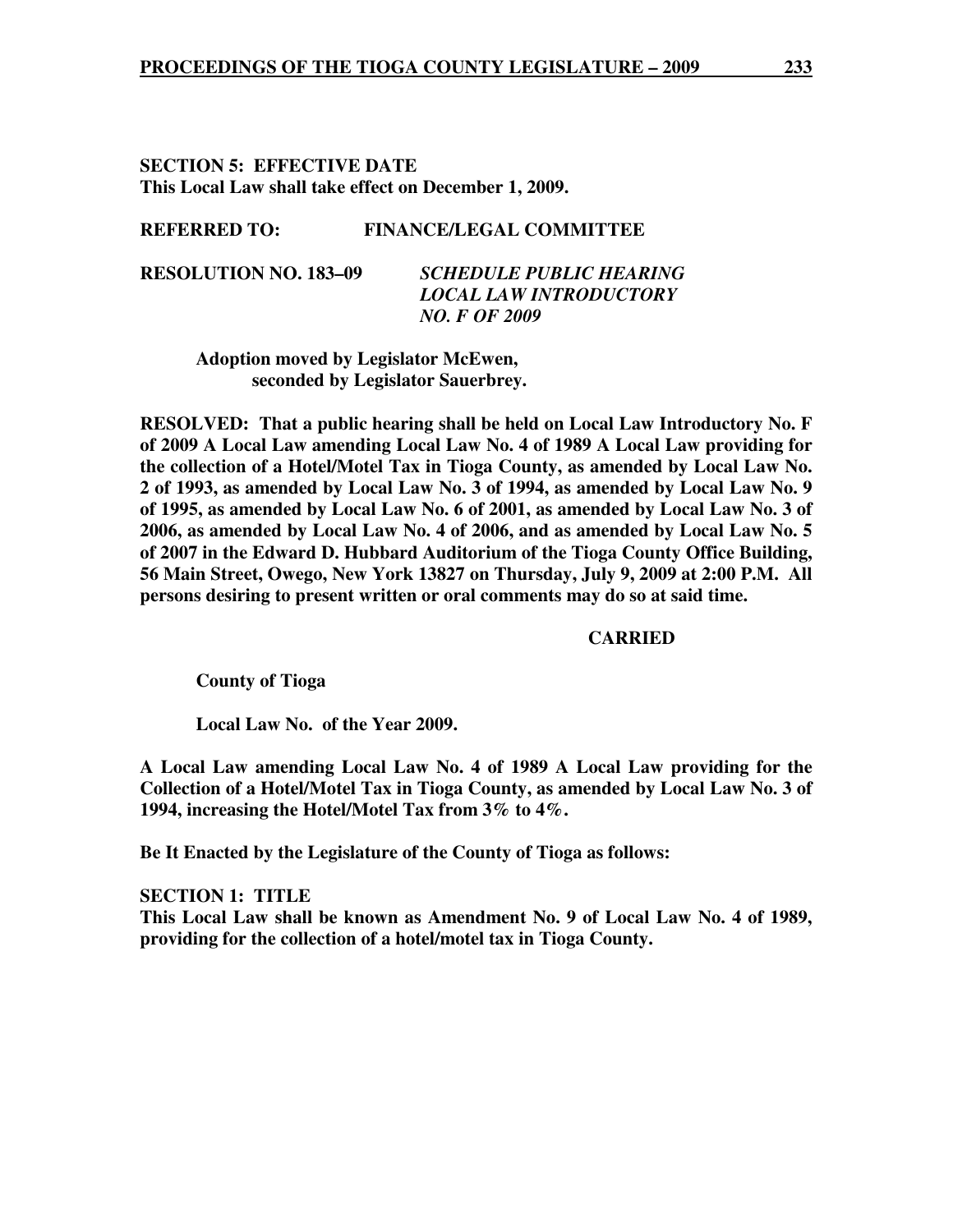## **SECTION 2: AMENDMENTS**

**Local Law No. 4 of 1989, as amended by Local Law No. 3 of 1994, is hereby amended to read as follows:** 

**Section 4(A) of Local Law 4 of 1989, as amended by Local Law No. 3 of 1994, is hereby amended to increase the tax rate from three percent (3%) of the per diem rental rate for each room occupied to four percent (4%).** 

## **SECTION 3: SEVERABILITY**

**If any provision of this Local Law or the application thereof to any person or circumstances shall be held invalid, the remainder of this Local Law and the application of its provisions to other persons or circumstances shall not be affected thereby.** 

**SECTION 5: EFFECTIVE DATE This Local Law shall take effect on December 1, 2009.** 

**REFERRED TO: FINANCE/LEGAL COMMITTEE** 

| <b>RESOLUTION NO. 184–09</b> | <b>SCHEDULE PUBLIC HEARING</b> |
|------------------------------|--------------------------------|
|                              | LOCAL LAW INTRODUCTORY         |
|                              | <i>NO. G OF 2009</i>           |

 **Adoption moved by Legislator McEwen, seconded by Legislator Oberbeck.** 

**RESOLVED: That a public hearing shall be held on Local Law Introductory No. G of 2009 A Local Law amending Local Law No. 4 of 1989 A Local Law providing for the collection of a Hotel/Motel Tax in Tioga County, as amended by Local Law No. 3 of 1994, increasing the Hotel/Motel Tax from 3% to 4% in the Edward D. Hubbard Auditorium of the Tioga County Office Building, 56 Main Street, Owego, New York 13827 on Thursday, July 9, 2009 at 2:05 P.M. All persons desiring to present written or oral comments may do so at said time.** 

#### **CARRIED**

## **REFERRED TO: HEALTH & HUMAN SERVICES COMMITTEE**

| <b>RESOLUTION NO. 185–09</b> | <b>APPROVE FUNDING</b>            |
|------------------------------|-----------------------------------|
|                              | <b>2009 YOUTH BUREAU PROGRAMS</b> |

 **Adoption moved by Legislator Huttleston, Seconded by Legislator Oberbeck.**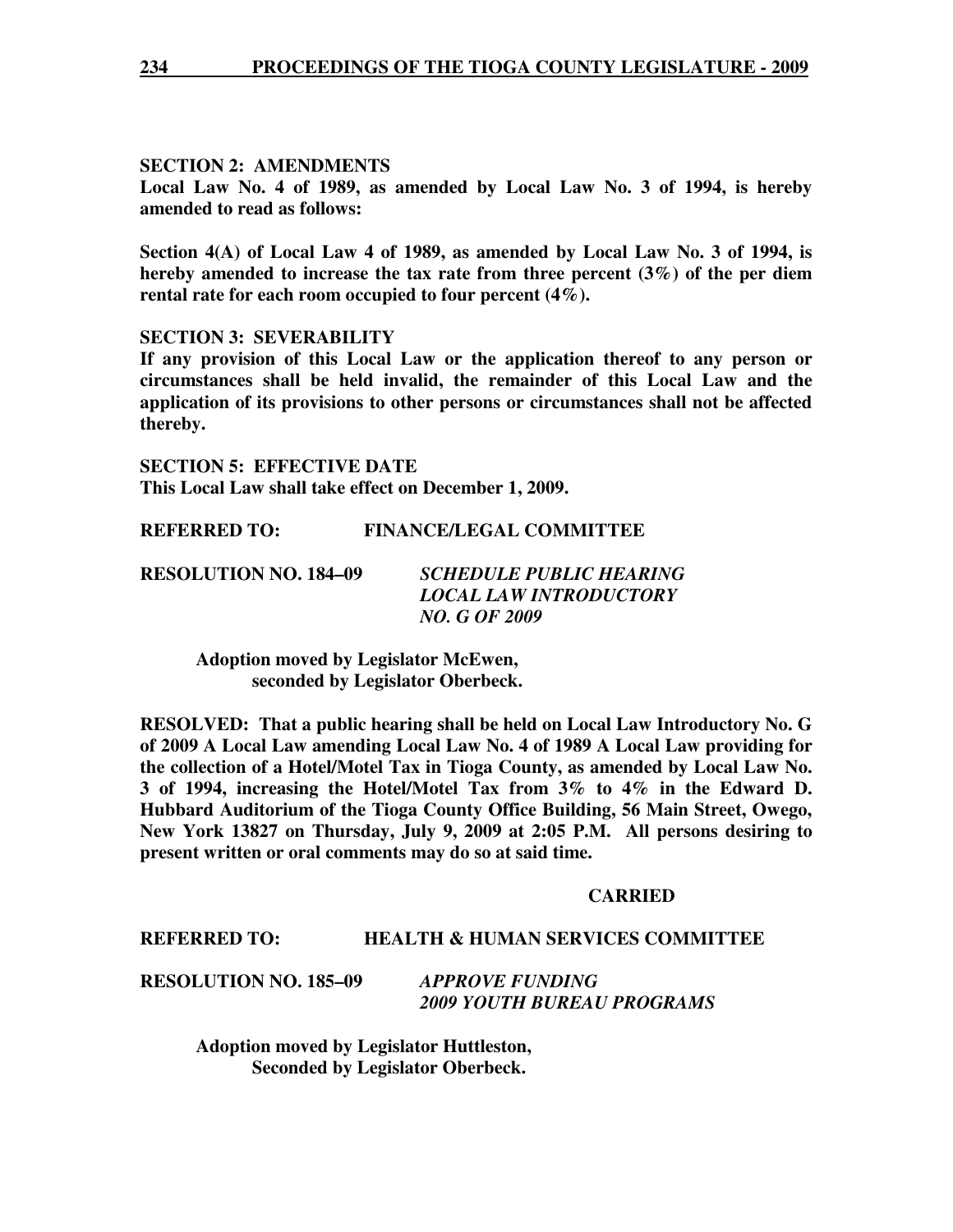**WHEREAS: The Tioga County Legislature approves Youth Bureau program funding which is 100% reimbursable from the New York State Office of Children and Family Services; and** 

**WHEREAS: The Tioga County Youth Board has reviewed 2009 applications for funding which are consistent with guidelines previously presented to the Legislative Committee; now therefore be it** 

**RESOLVED: That the following programs recommended by the Tioga County Youth Board for program year 2009 be approved by the Tioga County Legislature in the amounts indicated:** 

| <b>Youth Development and Delinguency Prevention Programs</b> |          |
|--------------------------------------------------------------|----------|
| <b>Cooperative Extension Family Resource Centers</b>         | \$15,355 |
| Tioga County Council on Alcohol & Substance Abuse            | \$7,026  |
| <b>Cooperative Extension Waverly Youth Café</b>              | \$4,892  |
| <b>Spencer Van Etten After School Connections</b>            | \$3,346  |
| <b>Camp Ahwaga</b>                                           | \$3,460  |
| <b>Newark Valley Historical Society Youth Programs</b>       | \$1,446  |

#### **Special Delinquency Prevention Programs**

| Big Brothers Big Sisters of Bradford County, Inc.    |              | \$10,440 |
|------------------------------------------------------|--------------|----------|
| <b>A New Hope Center</b>                             |              | \$9,621  |
| <b>Cooperative Extension Family Resource Centers</b> |              | \$2,771  |
|                                                      | <b>TOTAL</b> | \$58,357 |

**Roll Call: Ayes 08 Noes 00 Absent 01 CARRIED** 

#### **REFERRED TO: ED&P COMMITTEE JOB TRAINING COMMITTEE**

**RESOLUTION NO. 186-09** *AMEND TIOGA EMPLOYMENT CENTER BUDGET* 

 **Adoption moved by Legislator Roberts, seconded by Legislator Sullivan.**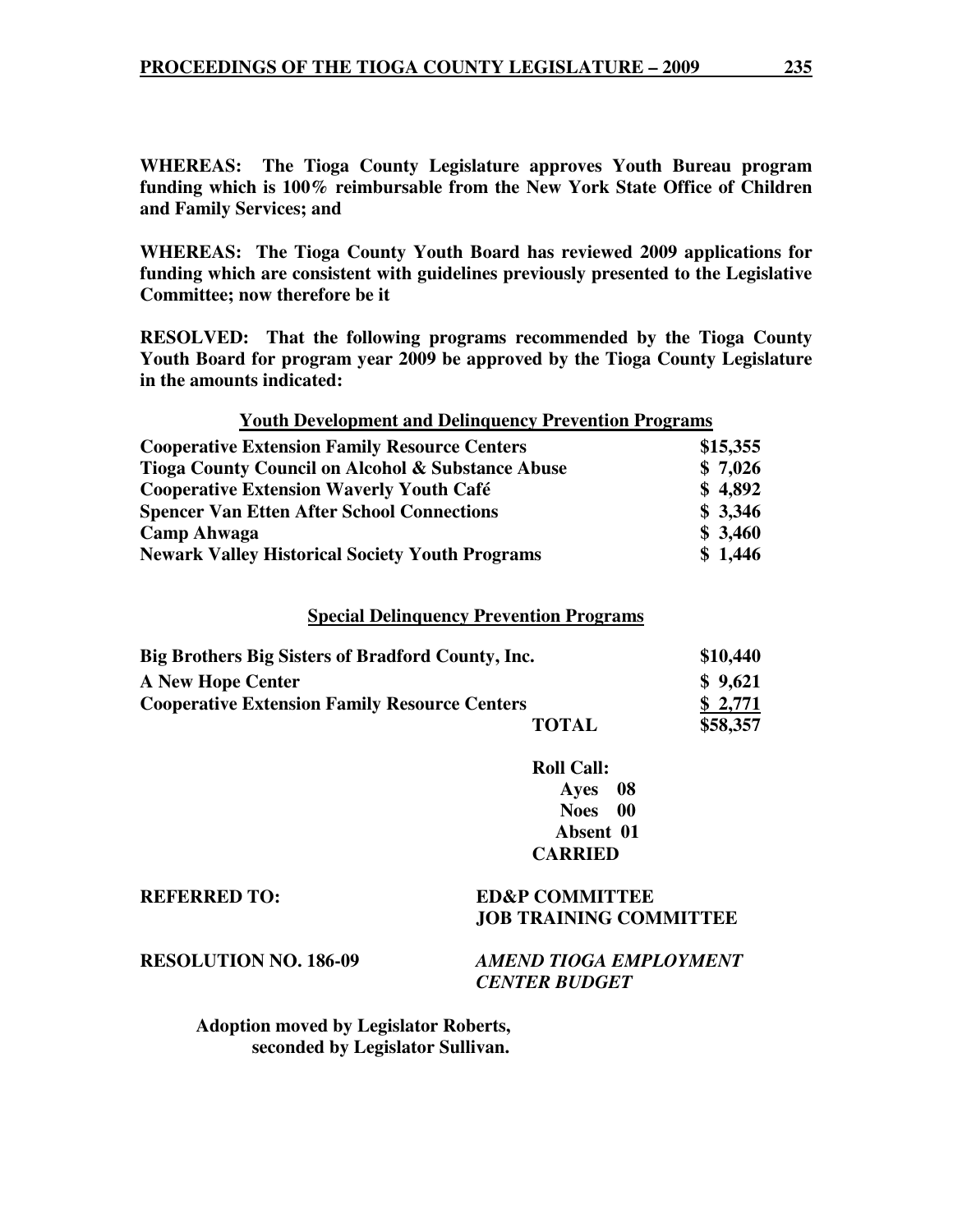**WHEREAS: The Tioga Employment Center, as part of the Broome-Tioga Workforce New York for employment and training services, is funded under the federal Workforce Investment Act; and** 

**WHEREAS: The Tioga Employment Center has been allocated additional funds under the Workforce Investment Act Economic Stimulus Program Grant in the amount of \$236, 555:** 

 **Adult Funds: \$38,365 Dislocated Worker Funds: \$113, 617 Youth Funds: \$39,573 + \$45,000(WIA summer) = \$84,573; and** 

**WHEREAS: The Tioga Employment Center has also received additional funding in regular PY08 allocation due to contract modifications in the amount of \$23,714:** 

 **Rapid Reponse Adult: \$6,158 Dislocated Worker: \$15,800 Administration: \$1,756; therefore be it** 

**RESOLVED: That the Tioga Employment Center budget be amended as follows:** 

**From: CD4791 – Federal Aid-Federal Employment Program \$260,269** 

**To: CD6293.40- – Federal Employment Program in the following accounts:** 

|                                 | \$57,064  |
|---------------------------------|-----------|
| - 140 Contracting Services:     | \$18,750  |
| - 190 Education Reimbursements: | \$136,465 |
| -420 Office Supplies            | 4,000     |
| -487 Program Expense            | \$18,000  |
| - 733 Training/All Other        | 2,000     |

**CD6293.10-10 Personnel Full Time \$ 23,990** 

**Roll Call: Ayes 08 Noes 00 Absent 01 CARRIED**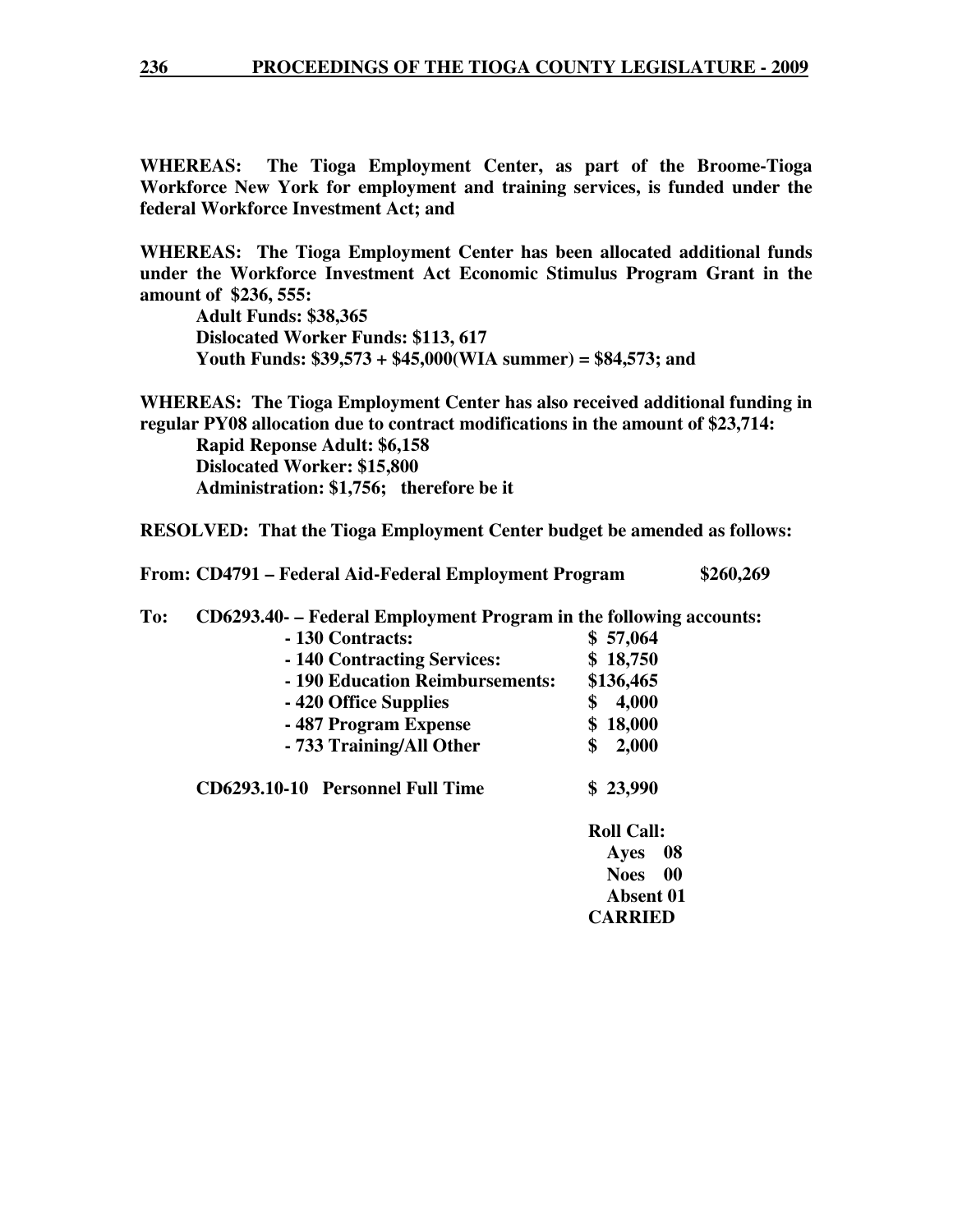## **REFERRED TO: PUBLIC WORKS FINANCE**

**RESOLUTION NO. 187-09** *AWARD DESIGN SERVICES* 

 *CONTRACT TO MCFARLAND- JOHNSON ENGINEERS FOR DESIGN SERVICES OF THE MAIN ST. BRIDGE (BIN:3334800) OVER CAYUTA CREEK IN THE TOWN OF LOCKWOOD, NY* 

 **Adoption moved by Legislator Roberts, seconded by Legislator McEwen.** 

**WHEREAS: Rehabilitation construction for the Main St. Bridge (BIN:3334800) over Cayuta Creek is the next bridge on our work program; and** 

**WHEREAS: Funds have been budgeted in the amount of \$120,000 for design services in Main Street Bridge Account H2009.05; therefore be it** 

**RESOLVED: That a design project be awarded to McFarland –Johnson Engineers, Binghamton, NY in the amount of \$85,000 for the Main St. Bridge (BIN:3334800) over Cayuta Creek to be paid out of Main Street Bridge Account H2009.05.** 

> **Roll Call: Ayes 08 Noes 00 Absent 01 CARRIED**

**REFERRED TO: LEGISLATIVE WORKSESSION** 

**RESOLUTION NO. 188–09** *APPOINT MEMBER BOARD OF ETHICS* 

> **Adoption moved by Legislator Oberbeck, seconded by Legislator Sauerbrey.**

**WHEREAS: J. Dickson Edson, Chairman appointment, on the Board of Ethics term has expired as of 12/31/08; and** 

**WHEREAS: Thomas Emnett has agreed to serve as his replacement on the Board of Ethics; now therefore be it**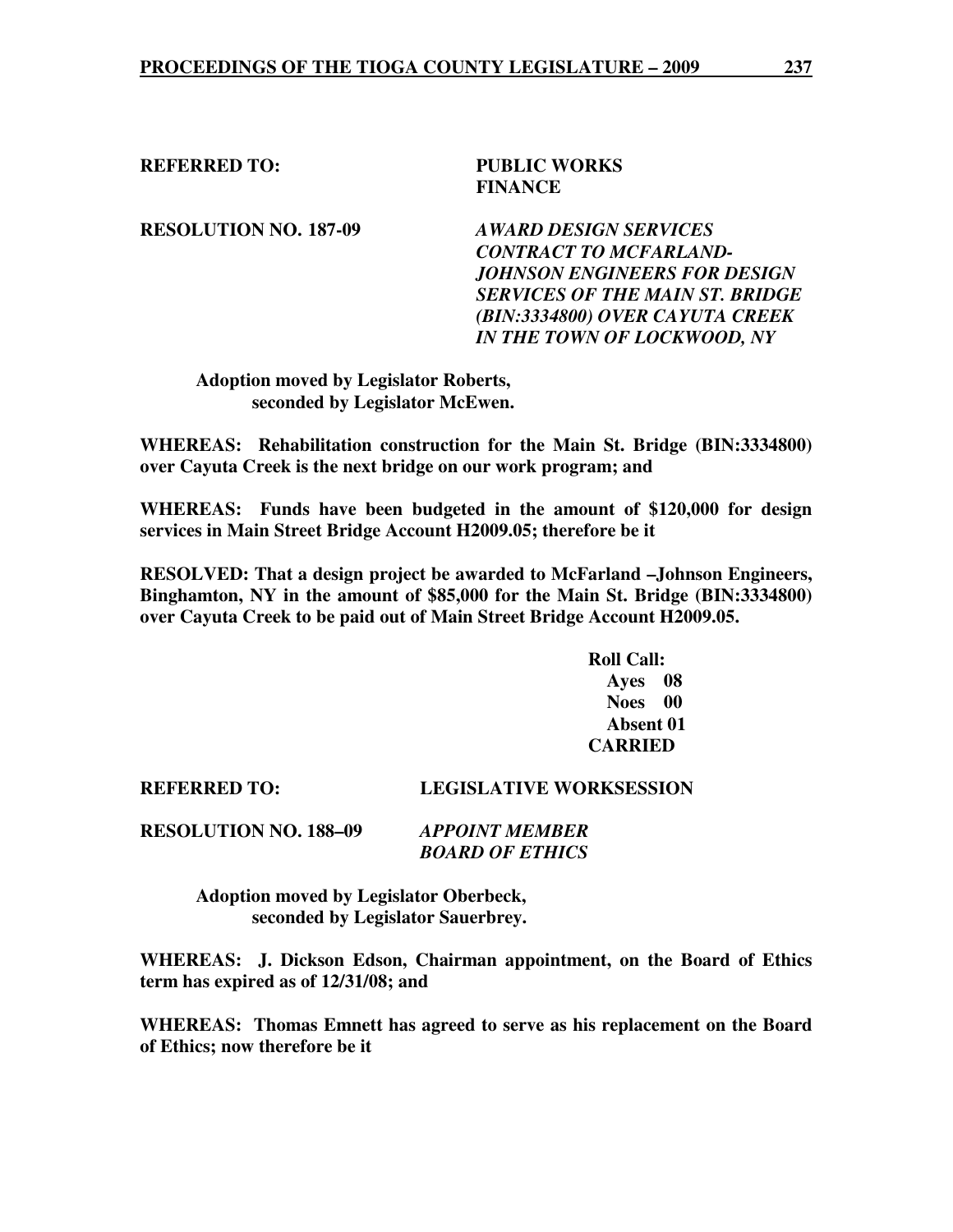**RESOLVED: That Thomas Emnett, Chairman appointment, be hereby appointed to the Board of Ethics for a term of 6/9/09 through 12/31/11.** 

## **Roll Call: Ayes 07 Noes 00 Absent 01 Legislator Sullivan Abstained CARRIED**

## **REFERRED TO: LEGISLATIVE WORKSESSION**

**RESOLUTION NO. 189–09** *APPOINT MEMBER BOARD OF ETHICS* 

> **Adoption moved by Legislator Oberbeck, seconded by Legislator McEwen.**

**WHEREAS: Clarence Windnagel, Majority appointment, on the Board of Ethics term has expired as of 12/31/08; and** 

**WHEREAS: Martha Goodsell has agreed to serve as his replacement on the Board of Ethics; now therefore be it** 

**RESOLVED: That Martha Goodsell, Majority appointment, be hereby appointed to the Board of Ethics for a term of 6/9/09 through 12/31/11.** 

> **Roll Call: Ayes 07 Noes 00 Absent 01 Legislator Sullivan Abstained CARRIED**

#### **REFERRED TO: PERSONNEL COMMITTEE**

**RESOLUTION NO. 190–09** *AMEND COUNTY POLICY 46 CONTRACTUAL HIRES* 

> **Adoption moved by Legislator Oberbeck, seconded by Legislator Sullivan.**

**WHEREAS: There has been confusion over which contracts are subject to Policy 46 and which are not; and**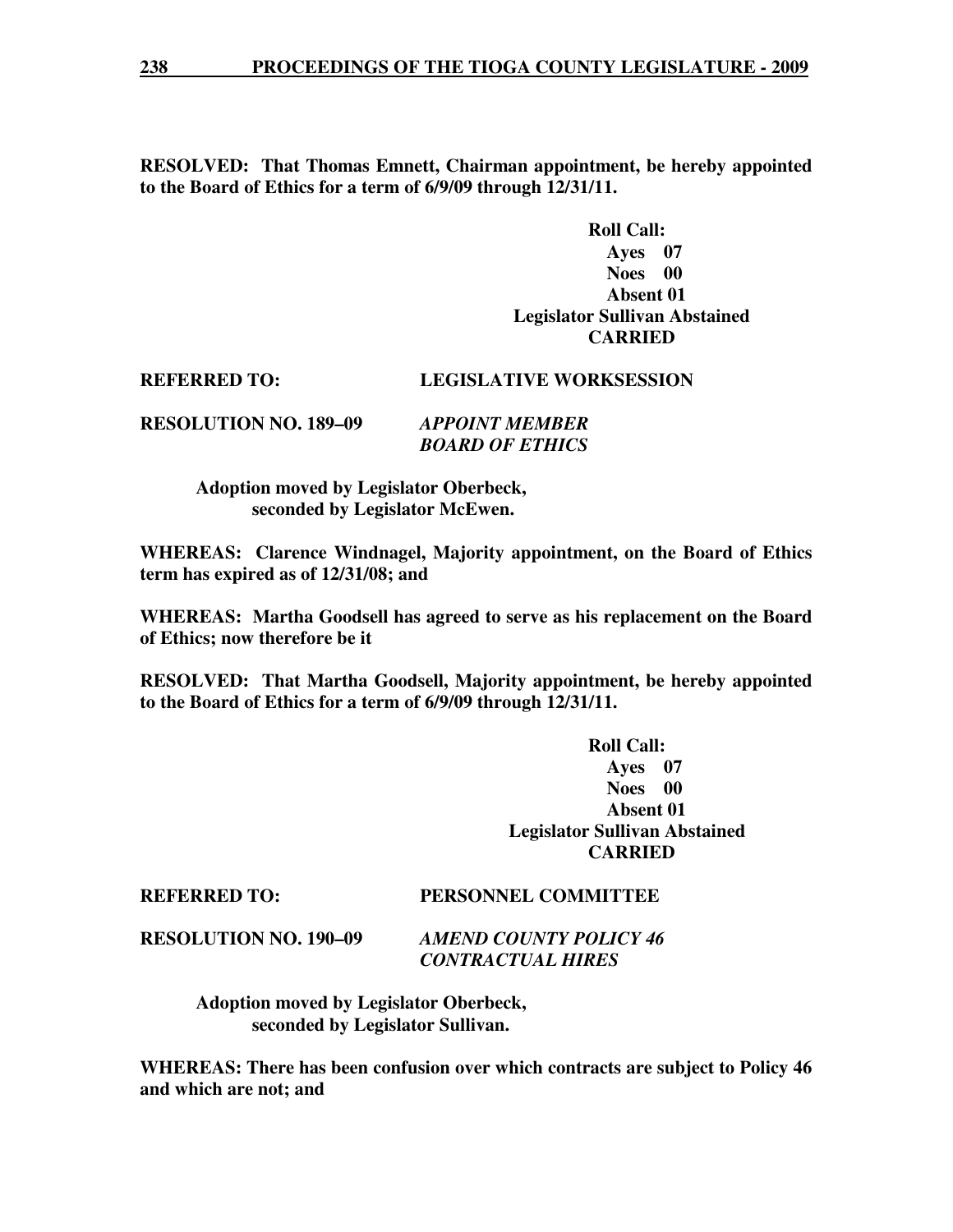**WHEREAS: Revisions to Policy 46 are necessary for clarification purposes; therefore be it** 

**RESOLVED: That the first paragraph be amended to read as follows:** 

 **"This policy is intended to apply to all situations where Tioga County contracts for services to be provided to the general public by an individual, a business, or New York State"; and be it further** 

**RESOLVED: That item #2 be amended to read as follows:** 

 **"2. A. Contract with an Individual – Conduct the 20-question IRS test with the Personnel Department. If the results indicate the worker is contractual in nature, proceed to Step 3. If the results indicate the worker is employee-like in nature, discuss with the Legislative Committee the possibility of creating a position. A copy of the test results shall be kept on file in the Personnel Department. B. Contract with a Business – No IRS test required; Proceed to Step 3."** 

**And be it further** 

**RESOLVED: That the remainder of Policy 46 shall remain in full force and effect.** 

## **Roll Call: Ayes 08 Noes 00 Absent 01 CARRIED**

## **REFERRED TO: LEGISLATIVE SUPPORT COMMITTEE FINANCE COMMITTEE PERSONNEL COMMITTEE**

**RESOLUTION NO. 191–09** *AUTHORIZE MEMORANDUM OF UNDERSTANDING BETWEEN TIOGA COUNTY AND RURAL ECONOMIC AREA PARTNERSHIP (REAP)* 

 **Adoption moved by Legislator Sauerbrey, seconded by Legislator Oberbeck.**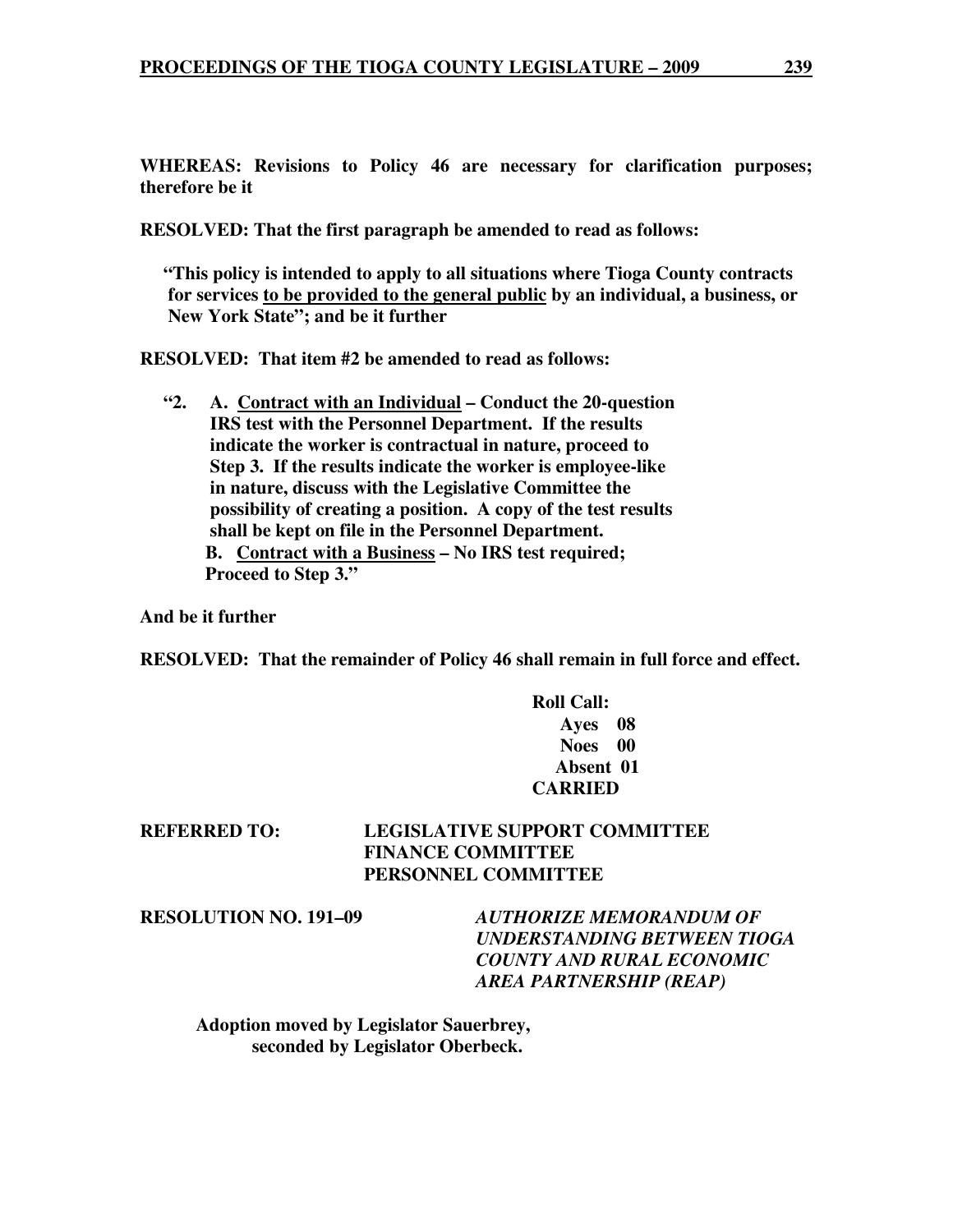**WHEREAS: Rural Economic Area Partnership (REAP) is in need of contracting for secretarial and other administrative support services; and** 

**WHEREAS: Tioga County is able to provide such services under the terms and conditions set forth in the Memorandum of Understanding; and** 

**WHEREAS: The Deputy Clerk to the Tioga County Legislature is willing to provide the necessary secretarial and other administrative support services set forth in the Memorandum of Understanding; and** 

**WHEREAS: The Legislative Clerk is willing to allow such services to be rendered in the total amount of \$1,224.00 as set forth in the Memorandum of Understanding; and** 

**WHEREAS: The County Attorney has reviewed and approved said Memorandum of Understanding; therefore be it** 

**RESOLVED: That the Tioga County Legislature authorize the Legislative Chair to enter into contract via said Memorandum of Understanding with Amber Keefer providing the secretarial and other administrative support services to Rural Economic Area Partnership for the six month period of July 1, 2009 through December 31, 2009; and be it further** 

**RESOLVED: That the Legislative Clerk will invoice Rural Economic Area Partnership for six equal payments of \$204.00 per month for the total amount of \$1,224.00 for said secretarial and other administrative services and monies received shall be forwarded to Tioga County Treasurer's Office for deposit in Other General Government Income Revenue Account 1289.10.** 

> **Roll Call: Ayes 08 Noes 00 Absent 01 CARRIED**

**REFERRED TO: RECORDS MANAGEMENT ADMINISTRATIVE SERVICES COMMITEE** 

**RESOLUTION NO. 192–09** *AUTHORIZE CONTRACT TO HIRE CONSULTANT FOR PROGRAMMING SERVICES* 

 **Adoption moved by Legislator Sullivan, seconded by Legislator Sauerbrey.**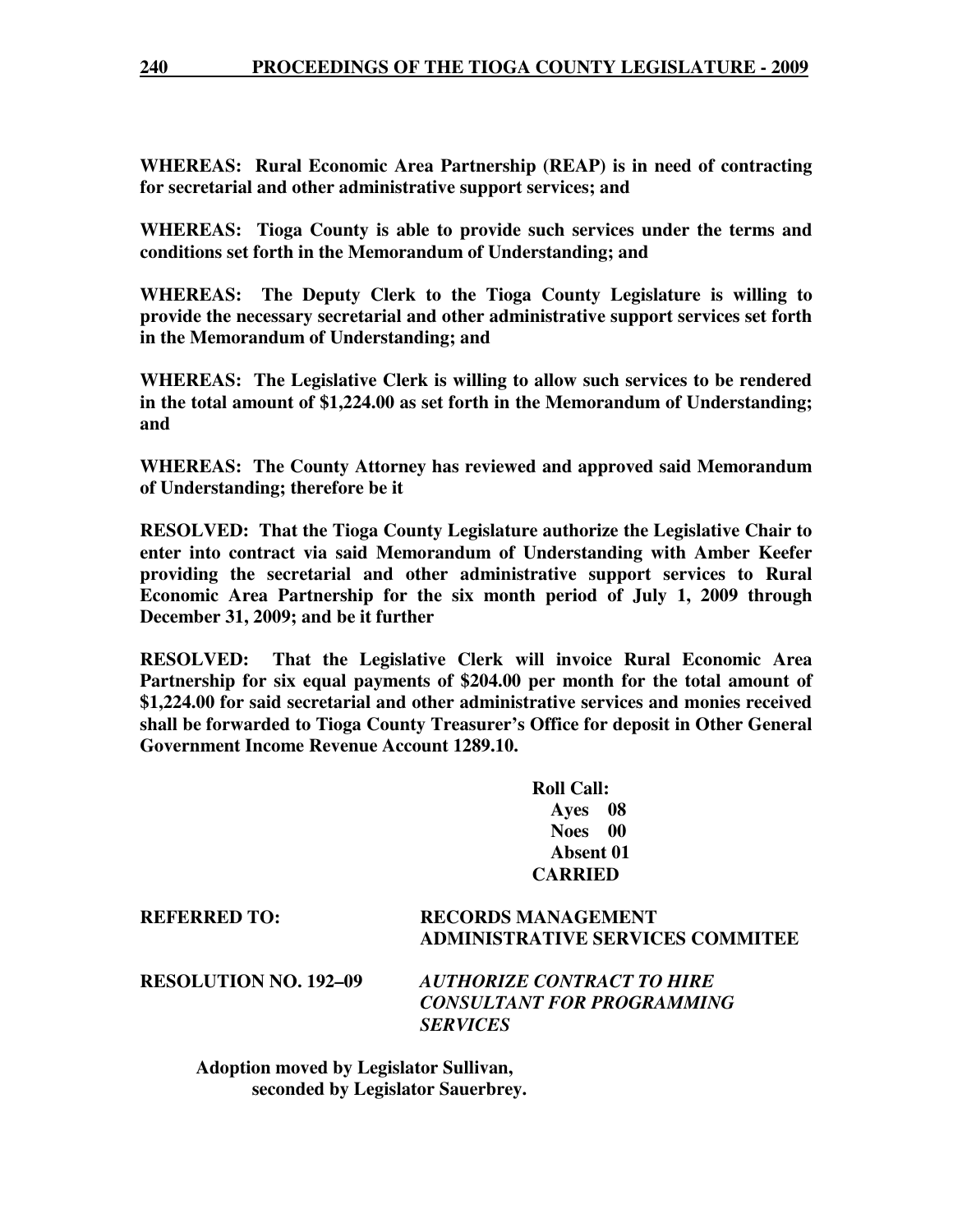**WHEREAS: The County Clerk's office is responsible for the recording, filing and maintaining of public records for Tioga County; and**

**WHEREAS: The Tioga County Clerk was awarded a grant from New York State Archives Local Government Records Management to scan and index survey maps into our Electronic Document Management System (EDMS) to preserve these records for the public use; and** 

**WHEREAS: The Tioga County Clerk's office was awarded \$11,520.00 for purchased services of which \$5,000.00 was allocated for the creation of survey map index and document import programs; and** 

**WHEREAS: The Tioga County Clerk has contracted with Systems Development Group, Inc. to enter into a contract to complete this portion of the grant project; and** 

**WHEREAS: Said contract would provide for payment of said services not to exceed \$5,000.00; therefore be it** 

**RESOLVED: That the Tioga County Legislature authorize the Tioga County Clerk to enter into a contract with Systems Development Group, Inc. at a total payment of said services not to exceed \$5,000.00 effective June 10, 2009 and to be paid for out of Records Management account A1460.41-140.** 

## **Roll Call: Ayes 08 Noes 00 Absent 01 CARRIED**

## **REFERRED TO: HEALTH & HUMAN SERVICES PERSONNEL COMMITTEE**

**RESOLUTION NO. 193–09** *AMEND RESOLUTION 45-09; AUTHORIZE CONTRACT REVISIONS WITH TIOGA OPPORTUNITIES, INC. SOCIAL SERVICES* 

 **Adoption moved by Legislator Huttleston, Seconded by Legislator Oberbeck.**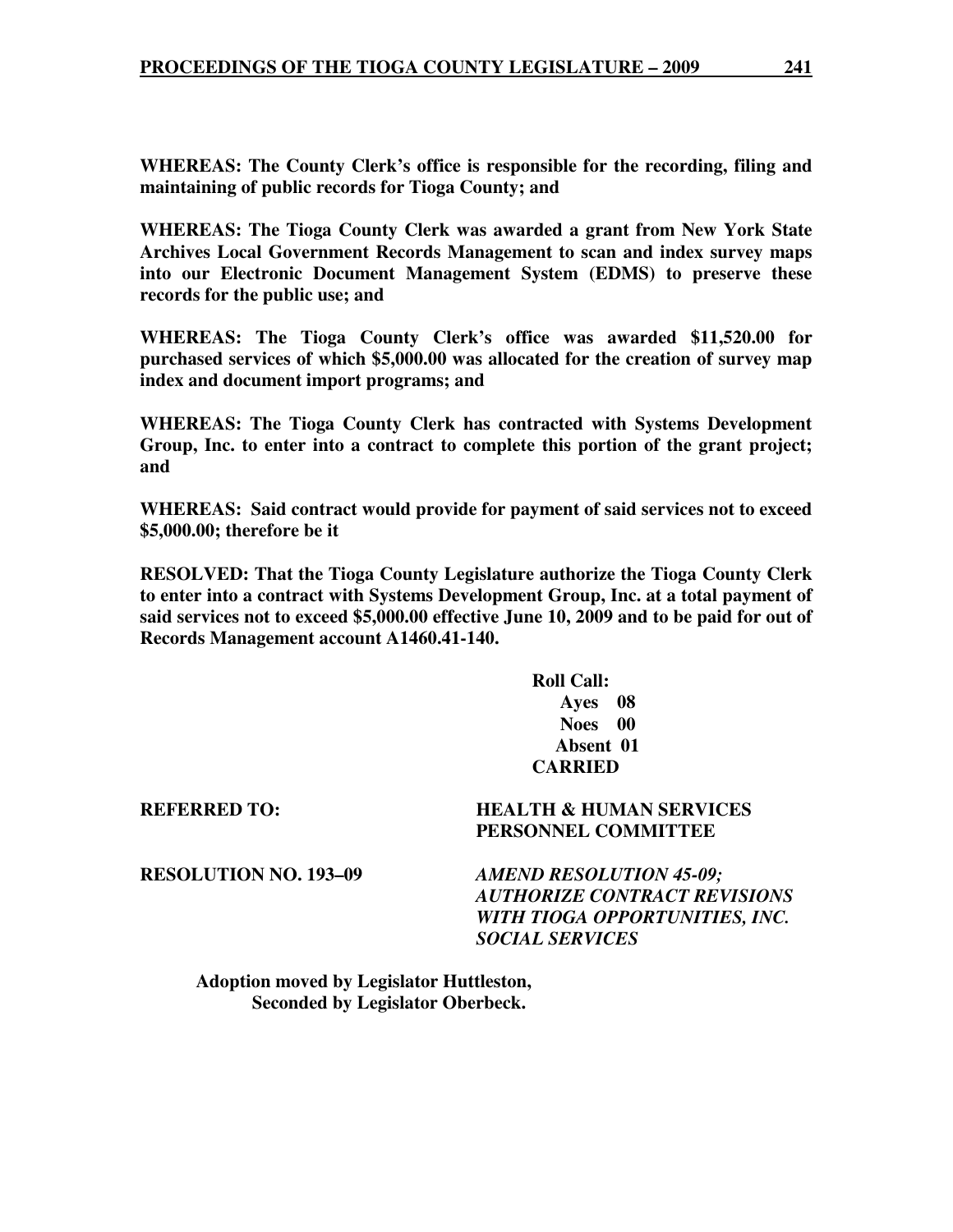**WHEREAS: Resolution 45-09 authorized the Tioga County Department of Social Services to enter into a contract with Tioga Opportunities, Inc. to provide services in the form of one full-time Work Experience Crew Coordinator in conjunction with Tioga County's 2009 Flexible Funding for Family Services Plan; and** 

**WHEREAS: According to County Policy 46, legislative approval is required prior to entering into any new or revising an existing contractual agreement for Tioga County; and** 

**WHEREAS: The steps outlined in County Policy 46 have been completed and approval to proceed has been received; and** 

**WHEREAS: Tioga County's 2009 Flexible Funding for Family Services Plan includes 100% State funding for the provision of Intensive Case Management Services for the Disabled Population remaining on Public Assistance and one fulltime and one additional part-time Work Experience Crew Coordinator; and** 

**WHEREAS: These state allocations are time-limited and do not warrant the hiring of a permanent County employee; and** 

**WHEREAS: Tioga Opportunities, Inc. has agreed to provide the services and is well-equipped within the community to provide said services; therefore be it** 

**RESOLVED: Resolution 45-09 is amended to authorize Tioga County DSS to utilize FFFS funding by revising the contract between Tioga Opportunities, Inc. for the provision of Intensive Case Management Services for the Disabled Population remaining on Public Assistance with one part-time Work Experience Crew Coordinator in addition to the existing one full-time Work Experience Crew Coordinator; and be it further** 

**RESOLVED: That the revised contract for services with Tioga Opportunities, Inc. will run concurrent with the funding source for the period of July 1 through June 30.** 

> **Roll Call: Ayes 08 Noes 00 Absent 01 CARRIED**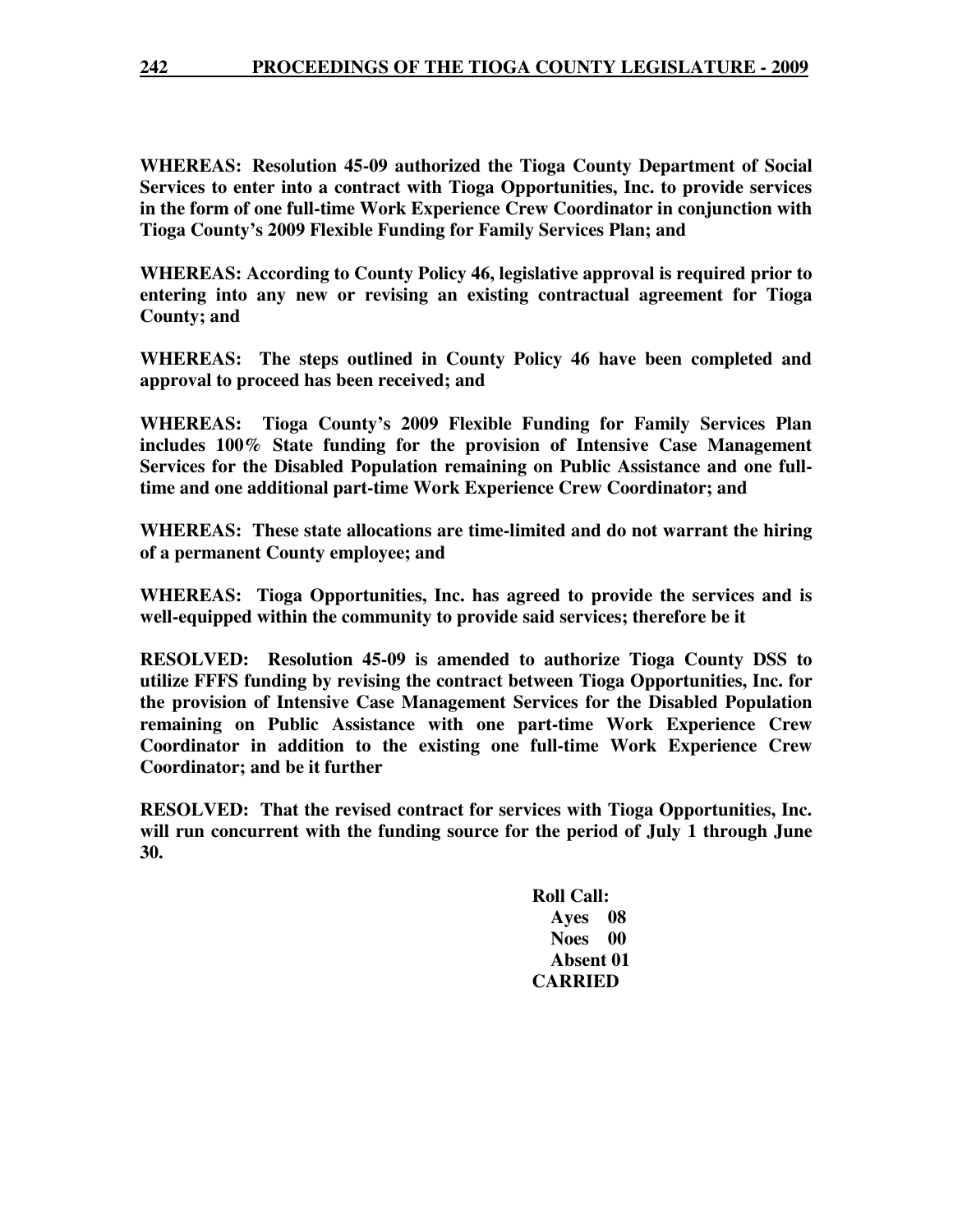**REFERRED TO: ED&P COMMITTEE JOB TRAINING COMMITTEE PERSONNEL COMMITTEE** 

**RESOLUTION NO. 194-09** *AUTHORIZE CONTRACT* 

 *KELLY SERVICES TIOGA EMPLOYMENT CENTER* 

**Adoption moved by Legislator Huttleston, seconded by Legislator Sauerbrey.** 

**WHEREAS: Broome & Tioga Counties, in partnership through the Broome/Tioga Workforce Development Board, provides for the delivery of employment and training services under the Workforce Investment Act of 1998; and** 

**WHEREAS: The Tioga Employment Center has a need for a Resource Room Aide to assist individuals in the Employment Center's Resource Room with operation of computers and various computer programs, to instruct clients on how to use America's Job Exchange, and to assist clients in accessing employment opportunities; and** 

**WHEREAS: The Employment Center has had a worker assigned by Title V (federal grant program for mature workers) for the past couple of years and the arrangement with the current Title V provider, Tioga Opportunities, will be ending by June 30, 2009; and** 

**WHEREAS: Kelly Services will be able to provide such services for the Tioga Employment Center, and said contract is to be funded entirely by the Workforce Investment Act, and** 

**WHEREAS: The funds necessary for said contract were included in the WIA PY 2009 Budget under the WIA Stimulus Grant; and** 

**WHEREAS: The Supervisor of the Tioga Employment Center is authorized to enter into such contract as indicated; and** 

**WHEREAS: Said contract would provide for compensation at the hourly rate of \$12.52 per hour at a maximum of 27 hours per week; therefore be it** 

**RESOLVED: That the Tioga County Legislature authorize the Supervisor of Employment and Training to enter into a contract with Kelly Services at the hourly NYS Contract rate of \$12.52 per hour, at a maximum of 27 hours per week, effective July 1, 2009 through June 30, 2010.**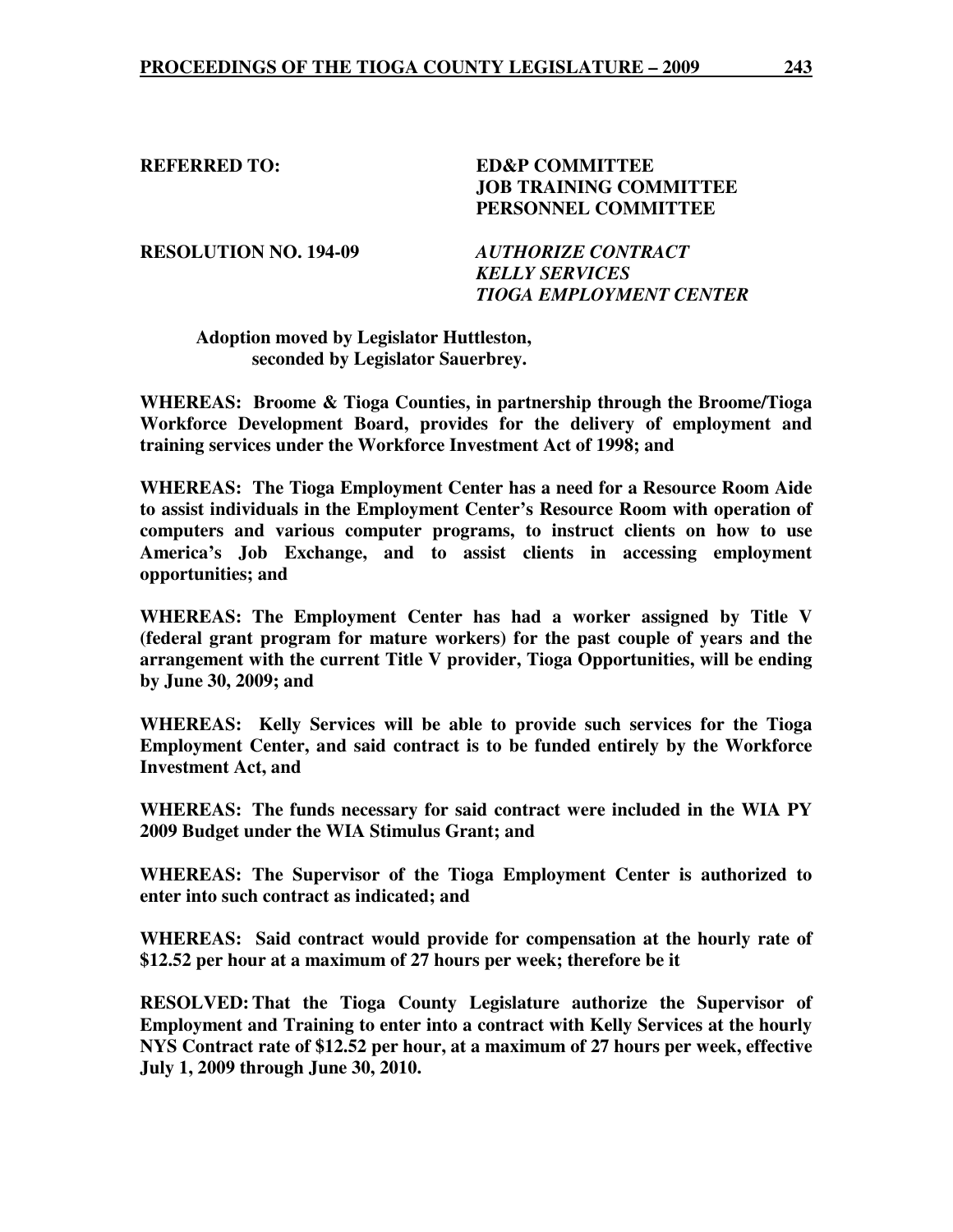**Roll Call: Ayes 08 Noes 00 Absent 01 CARRIED** 

#### **REFERRED TO: PERSONNEL COMMITTEE**

## **RESOLUTION NO. 195–09** *AMEND RESOLUTION #412-01 POLICY ON PART-TIME HOURLY RATES*

 **Adoption moved by Legislator Oberbeck, seconded by Legislator Sullivan.** 

**WHEREAS: Since 2001, part-time hourly rates have been adjusted annually in accordance with Resolution #412-01 and based on the full-time pay for the corresponding title; and** 

**WHEREAS: This has been true for all part-time, temporary and seasonal positions, with the exception of Seasonal Clerks; and** 

**WHEREAS: The Tioga County Legislature is reviewing all means of containing costs; therefore be it** 

**RESOLVED: That, effective immediately, the hourly rates for all part-time, temporary and seasonal positions, with the exception of Seasonal Clerks, shall be frozen at the 2009 rate until such time as the County Legislature takes action to change this; and be it further** 

**RESOLVED: That the incumbents of said positions shall not have their rate(s) increased until such time as the County Legislature takes action which allows such.** 

> **Roll Call: Ayes 08 Noes 00 Absent 01 CARRIED**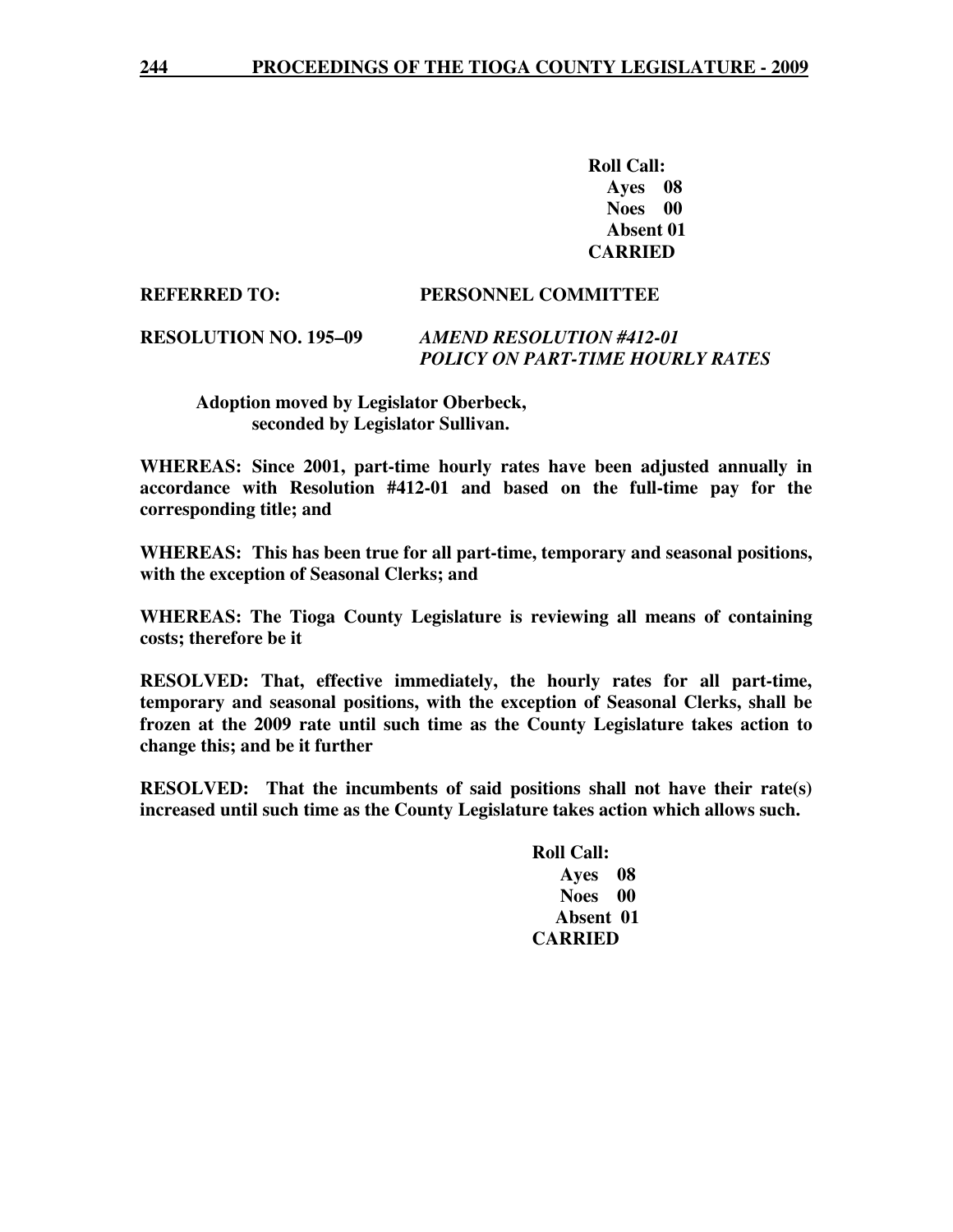## **REFERRED TO: PERSONNEL COMMITTEE**

| <b>RESOLUTION NO. 196–09</b> | <b>SEASONAL CLERK(S)</b>  |
|------------------------------|---------------------------|
|                              | <b>HOURLY RATE OF PAY</b> |

 **Adoption moved by Legislator Oberbeck, seconded by Legislator McEwen.** 

**WHEREAS: Each summer since 1999, Seasonal Clerk positions have been paid a rate of minimum wage plus one dollar; and** 

**WHEREAS: An individual rehired as a Seasonal Clerk in subsequent summers was given an additional twenty cents per hour; and** 

**WHEREAS: The Tioga County Legislature has identified this program as an area where future costs may be contained; therefore be it** 

**RESOLVED: That effective in 2010, the Seasonal Clerks shall earn a rate of minimum wage plus one dollar; and be it further** 

**RESOLVED: That, Seasonal Clerks returning to work in subsequent years shall be paid their 2009 rate including any adjustment as a result of an increase in the minimum wage.** 

## **Roll Call: Ayes 08 Noes 00 Absent 01 CARRIED**

 **Legislator McEwen made a motion to have the following two late-filed resolutions considered, seconded by Legislator Oberbeck and carried.** 

## **REFERRED TO: HEALTH & HUMAN SERVICES COMMITTEE**

**RESOLUTION NO.197-09** *BACKFILL REQUEST* 

 *MARGARET CONOVER, RPN PUBLIC HEALTH* 

 **Adoption moved by Legislator Huttleston, seconded by Legislator McEwen.** 

**WHEREAS: Resolution 147-09 authorized the commencement of a 60-day delay in backfilling vacancies as a cost saving; and**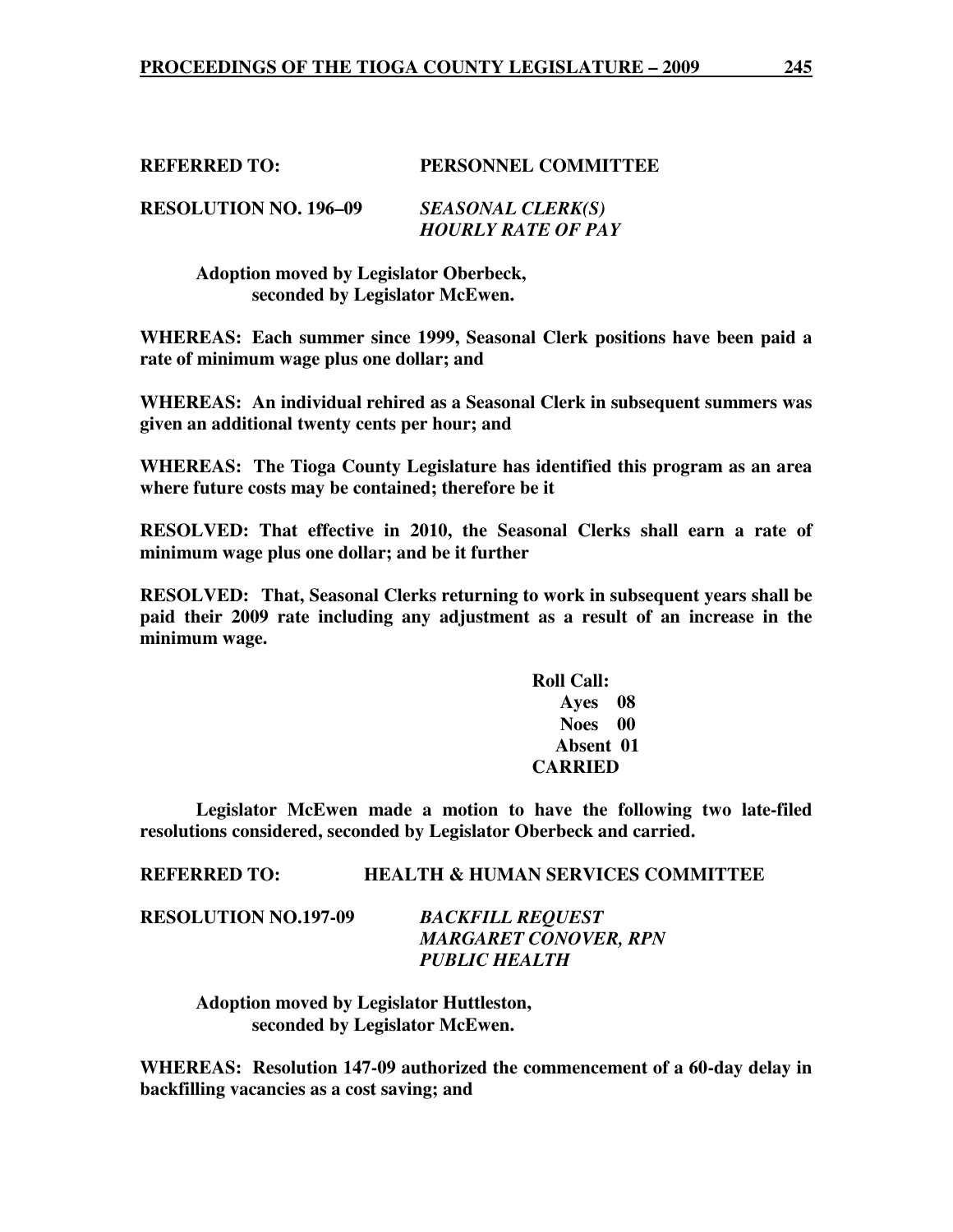## **246 PROCEEDINGS OF THE TIOGA COUNTY LEGISLATURE - 2009**

**WHEREAS: Tioga County Health is certified to operate as a Certified Home Health Agency and Long Term Home Health Agency; and**

**WHEREAS: The clients who are in the two different programs are homebound; and** 

**WHEREAS: Each patient has a daily plan of care to have medical services provided on a routine basis in 60 day intervals; and** 

**WHEREAS: NYSCRR Section 763.11(a)(2) II requires that the governing authority "ensure adequate personnel/resources"… "provide care in the home, based on the need of the patient served in the plan of care"; and** 

**WHEREAS: If the CHHA cannot provide the services within the required timeframes, due to nursing staff vacancies, the result can be significant; including additional health risk to patients, risk of regulatory licensure and the loss of revenue; and** 

**WHEREAS: Tioga County has sought to have outside vendors fill the positions of vacant positions; and** 

**WHEREAS: The sole provider of skilled nursing, "Gentiva" no longer wishes to contract with Tioga County and has switched to Chenango County to provide services; and** 

**WHEREAS: Tioga County nursing staff makes 4-5 visits a day under full staffing, and currently the department has 12 nurses for making home visits at full staff; and** 

**WHEREAS: Public Health currently has one nurse out on limited disability, one nurse out on full disability, one vacancy and one vacancy filled with a temporary nurse, the result being almost 1/3 of staff being unavailable; and** 

**WHEREAS: These vacancies have resulted in the remaining staff filling in the time slots as indicated in the plan of care, resulting in staff making approximately 8 visits a day, paying overtime; and** 

**WHEREAS: Making nurses work these extra hours and increasing the time to complete these visits will continue to cause staff to miss items that need to be taken care of in the plan of care; and** 

**WHEREAS: More visits by nursing staff creates a higher stress level to the nurse resulting in nurses leaving, which creates more stress because the nurses needed to cover for the nurses who left or are on leave; therefore be it**